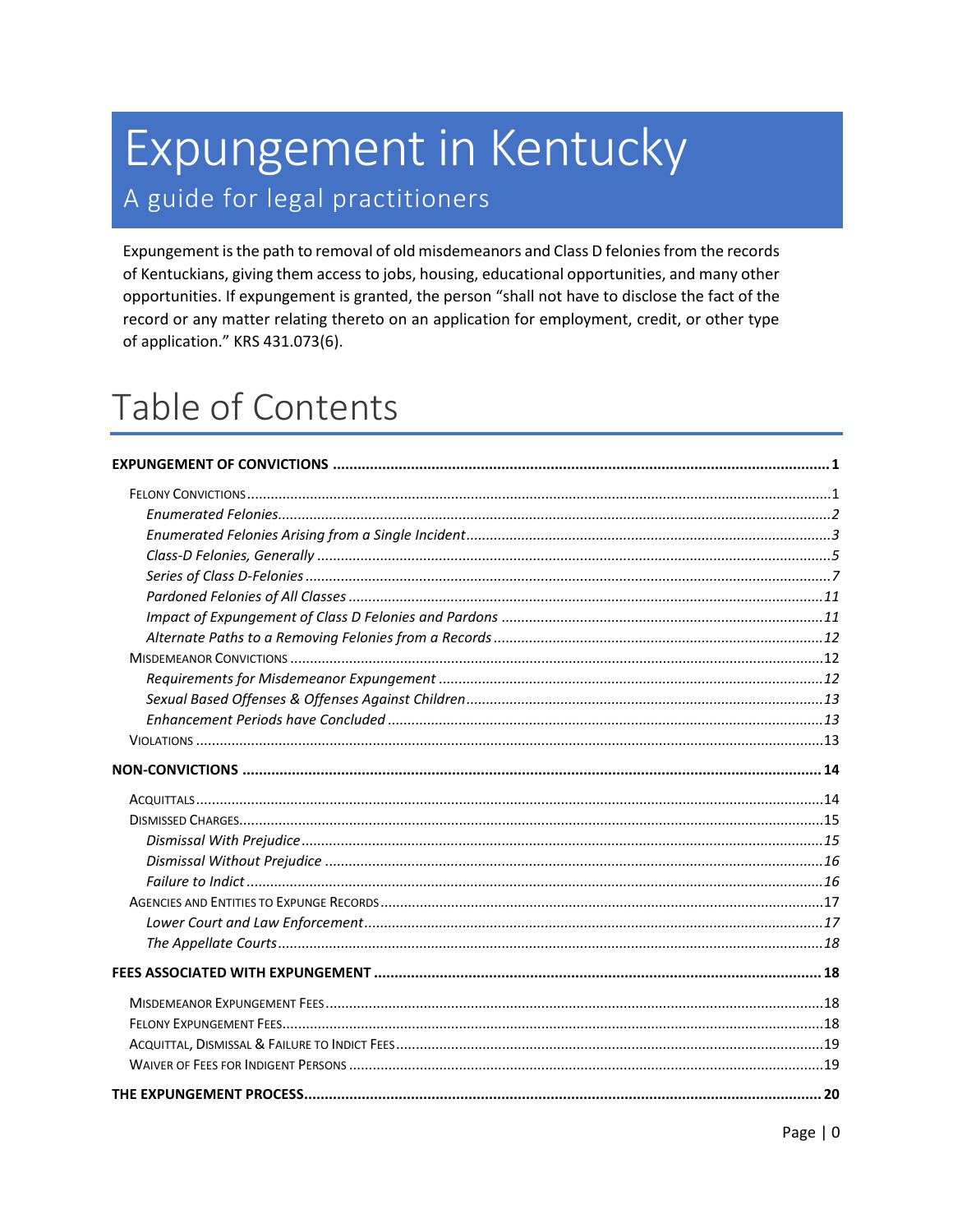# <span id="page-1-0"></span>Expungement of Convictions

# <span id="page-1-1"></span>Felony Convictions

Class-D felony expungement first became available in Kentucky in 2017. At that time, only a specific list of Class-D felonies were eligible for expungement. In 2019, Class-D felony expungement was expanded to include nearly all Class-D felonies. The law also allowed for a second expungement of a felony, if a person had already received an expungement prior to the 2019 law. The expungement of Class-C, Class-B, and Class-A felonies and capital offenses are only available following a pardon. The baseline requirements for felony expungement pursuant to KRS 431.073 are:

- 1. **No prior Class-D felony expungement, after June 27, 2019**. KRS 431.073(5)(a)
- 2. **No criminal charges currently pending.** KRS 431.073(5)(c)
- 3. **5-years from completion of the sentence** related to the charge the party is seeking to expunge. KRS 431.073(2). Completion of a sentence is when all conditions have been met, including fines.
- 4. **No misdemeanor or felony convictions in the 5-years prior to filing a petition for expungement**. KRS 431.073(5)(b). Violations, traffic infractions, or non-convictions do not serve as a bar to expungement.
- 5. **Eligible Class-D felony** which is not listed as specifically excluded. KRS 431.073(1)(d)

Please note that additional requirements are in place for those seeking expungement under KRS 431.073(1)(d). These requirements are described in full, below.

With the expansion of access to Class D felony expungement came additional proof requirements, which fall on the person seeking expungement. Class-D felony expungement now falls into 5 categories:

- 1. Enumerated felonies in KRS 431.073(1)(a).
- 2. "Series" of enumerated felonies arising from a "single incident." KRS 431.073(1)(a).
- 3. Class-D felonies generally, with specifically excluded offenses. KRS 431.073(1)(d).
- 4. "Series" of Class-D felonies. KRS 431.073(1)(d)
- 5. Pardoned felonies. KRS 431.073(1)(c).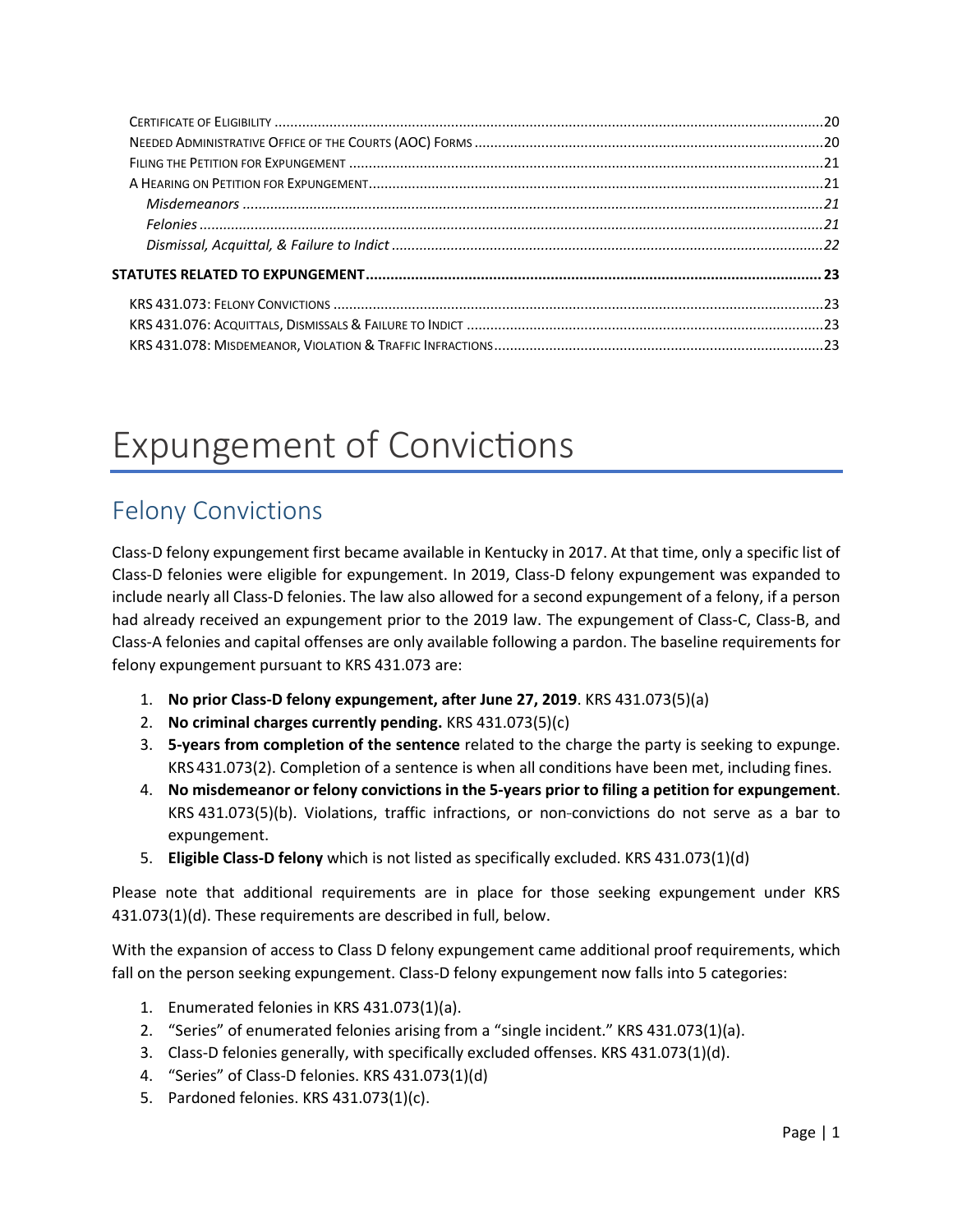Each of these categories are treated slightly differently under the law. For expungement of a single Class-D felony, the analysis of which category is best for the impacted person is relatively straightforward. When seeking expungement of more than one felony, the decision becomes more complex. Practitioners should also consider alternatives to expungement, such as Void and Seal, when assisting impacted persons to remove felonies from their records.

Felony expungement is prohibited for Class C, B, and A felonies and for capital offenses. The general rule is that expungement is limited to one felony per impacted person. There are exceptions to the 1-felony rule, as explained below.

Felony expungement is always discretionary. KRS 431.073(5). If expungement is granted, and the judgement is vacated "the court shall dismiss with prejudice any charges which are eligible for expungement … upon full payment of the fee." KRS 431.073(5). "[A]ll records in the custody of the court and any records in the custody of any other agency or official, including law enforcement" shall be expunged. Practitioners should be aware that pursuant to KRS 431.076(4), the Department for Community Based Services (commonly referred to as the Cabinet for Health & Family Services) is exempt from expunging records related to acquittals and dismissals. This language is not included in the statute for felony expungement, be aware that KRS 431.076(4) may cause issues when seeking expungement of felony records in the possession of the Department for Community Based Services.

### <span id="page-2-0"></span>Enumerated Felonies

Expungement for a single felony which is specifically listed in KRS 431.073(1)(a) are presumptively eligible for 1-time Class-D felony expungement. These felonies are listed within the statute and also outlined fully in the "Expungement Guidebook" which is included in these materials. All general conditions for Class-D felony expungement must be met.

### Process for Seeking Expungement of an Enumerated Single Felony

To apply for 1-time Class-D felony expungement of a felony listed in KRS 431.073(1)(a) the petitioner must first seek a Certificate of Eligibility from the Records Division of the Kentucky State Police. Upon receipt of the Certificate of Eligibility, within 30-days, file in the county and court of conviction:

- 1. The Certificate of Eligibility
- 2. Completed AOC Form AOC-496.3
- 3. Filing fee of \$50

When completing AOC-496.3, be sure to include all agencies which may have a record of the conviction listed in the petition for expungement. Always include the Kentucky State Police, Records Division, as the Kentucky State Police maintain a record of every arrest in Kentucky. The Kentucky State Police, Records Division, is also tasked with expunging convictions from the Federal database. If you do not include the Kentucky State Police, Records Division, a conviction will remain in the Kentucky and Federal databases, despite an Order Granting Expungement. Other agencies to consider: Administrative Office of the Courts, county police, city police, detention center that held the petitioner, Department of Corrections, Probation & Parole, any pretrial monitoring services utilized.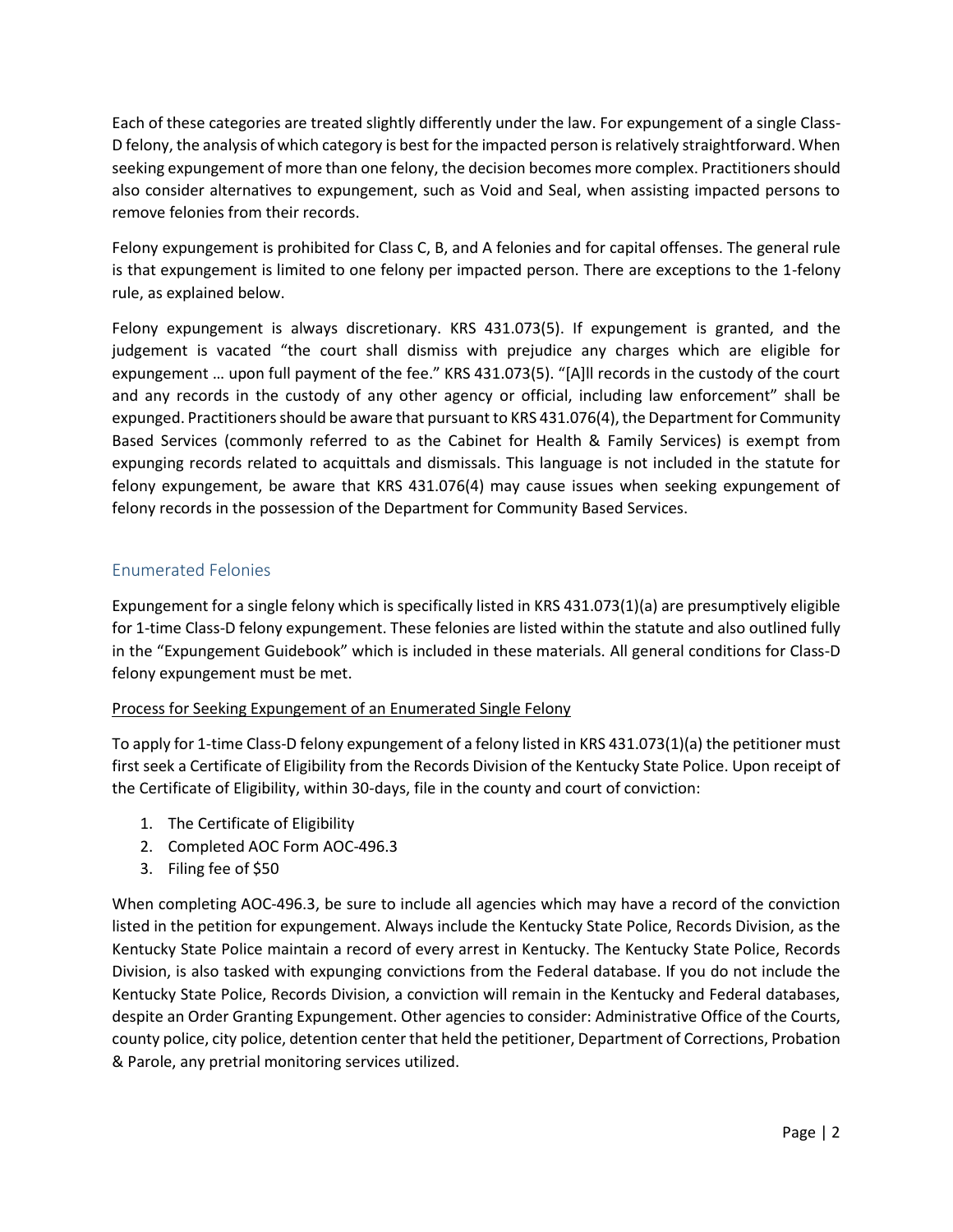"Upon payment of the filing fee and filing of the application, the Circuit Court Clerk shall serve a notice of filing" upon the Commonwealth's attorney that prosecuted the case. KRS 431.073(2)(b). The prosecutor then has 60-days to respond, or longer if good cause is shown. KRS 431.073(2)(b). Even if an extension is granted for the Commonwealth's response, a hearing "shall occur no later than one hundred twenty (120) days following the filing of the application. KRS 431.073(2)(b). A hearing cannot be held prior to the Commonwealth's filing of a response or 120-days, whichever occurs later. KRS 431.073(3). A hearing is not required under this section. "If one hundred twenty (120) days have elapsed since the filing of the application and no response has been received from the victim or the office of the Commonwealth's attorney … the court may without a hearing, vacate the judgment. KRS 431.073(6). If a hearing is set, the Clerk shall notify the Commonwealth of the hearing and the Commonwealth shall notify the "victim of the crime, if there is an identified victim." KRS 431.073(3).

Practitioners should be aware that the Commonwealth has the ability to "object that the application is grossly incomplete." KRS 431.073(2)(c). If the prosecutor objects in this manner, "the court shall order the person or agency originating the application to supplement the application." KRS 431.073(2)(c). The language of the statute is concerning because it does not seem to require the Commonwealth to state the grounds for objecting on the ground that an application is "grossly incomplete" yet required the Court to return the petition for additional information. If this occurs, attempt to learn the reasoning for the objection so the petitioner is not delayed for significant periods of time.

Be mindful that if an application for expungement is submitted pursuant to KRS 431.073, this will be the one felony expungement that the impacted person is entitled to in their lifetime (under current law). When assisting persons with more than one felony conviction on their record, practitioners should look for strategic ways to remove as many convictions from a record as possible or the most serious offenses. Practitioners should consider the following:

- 1. Expungement of multiple enumerated Class-D felonies which arise from a "single incident."
- 2. Expungement of multiple Class-D felonies which constitute a "series."
- 3. Use of Void and Seal

## <span id="page-3-0"></span>Enumerated Felonies Arising from a Single Incident

Expungement for a "series" of enumerated felonies which "arise from a single incident" can be sought pursuant to KRS 431.073(1)(b). The enumerated felonies are listed in 431.073(1)(a) and can be found in the "Expungement Guidebook" which is included in these materials. This is an exception to the 1-felony per person general rule. All general conditions for Class-D felony expungement must also be met.

Practitioners should first evaluate "series" of enumerated Class-D felonies to determine if they will reasonably qualify as a "single incident." The caselaw in this area has not been favorable to those seeking expungement of a series of enumerated felonies. The Kentucky Supreme Court held that in order for Class-D felonies to be a "series" which arise from a "single incident," it must be shown that the felonies were "performed in the furtherance of an individual criminal episode" and that the felonies were "closely compressed in terms of time." Adams v. Commonwealth, 599 S.W.3d 752, 756 (Ky. 2019)(denial of expungement of role in cattle theft which arose over a period of time). In reversing the lower court's granting of his petition for expungement, the Kentucky Supreme Court emphasized that between each cattle theft "Adams had more than a sufficient amount of time to disassociate himself from the criminal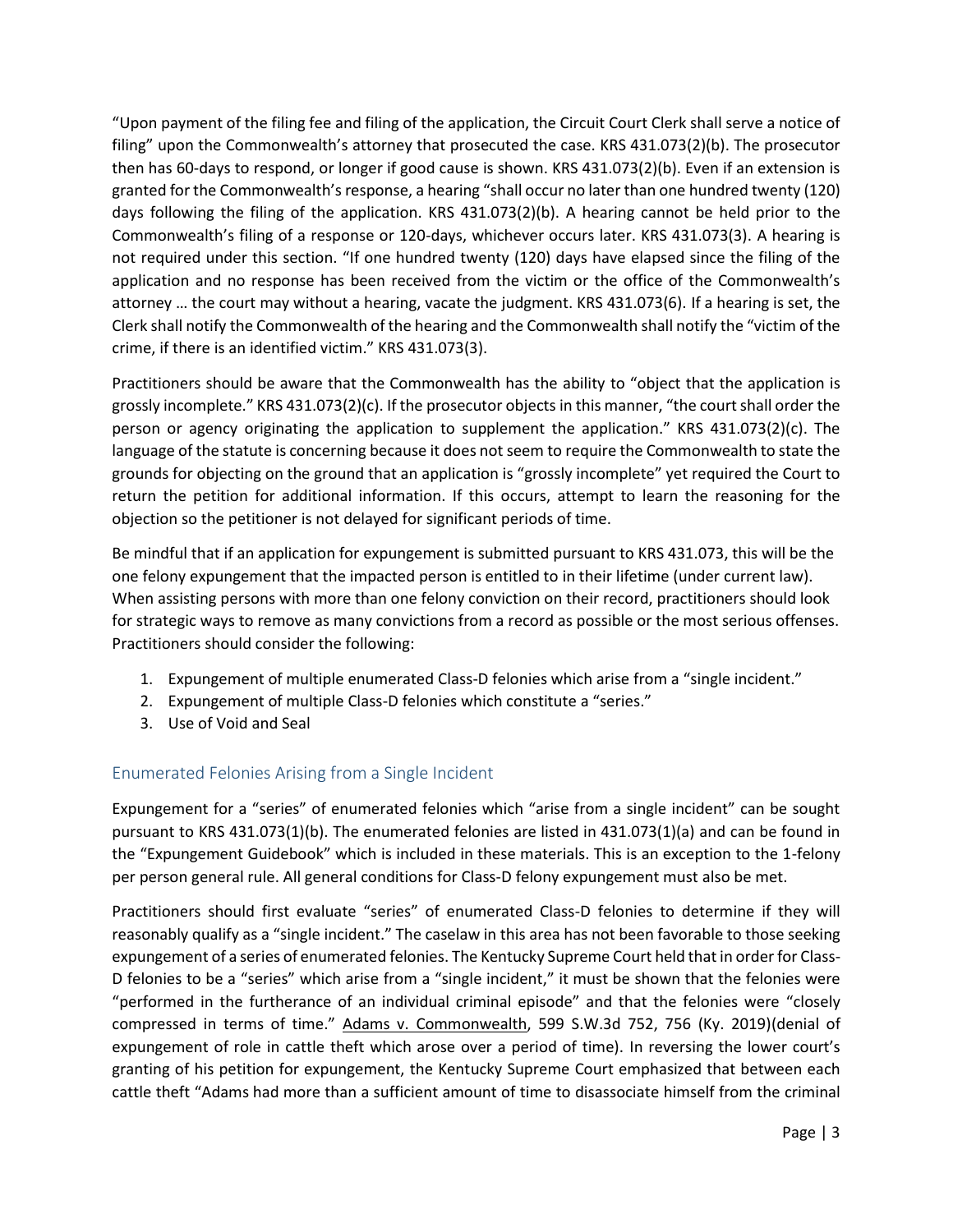act … formed a new criminal intent and completed a separate and distinct theft." Adams v. Commonwealth, 599 S.W.3d 752, 756 (Ky. 2019).

The Kentucky Supreme Court ruling in Adams mirrored previous opinions from the Kentucky Court of Appeals. In Commonwealth v. Ford, 543 S.W.3d 579, 581 (Ky. Ct. App. 2018), the Kentucky Court of Appeals held that "[p]assing bad checks on four different days at three different institutions over a tenday period simply does not constitute a "single incident," despite the fact that all forgeries were contained in a single indictment and resolved as a single case. Id. In Commonwealth v. Vowels, No. 2016-CA-001629- MR, 2018 WL 4044146, at \*1 (Ky. Ct. App. Aug. 24, 2018)(unpublished), the Kentucky Court of Appeals determined that two (2) counts of Burglary and three (3) counts of Theft by Unlawful Taking related to car thefts in 1978 did not constitute a "single incident." The court held that while the crimes "are related insomuch as they are similar in nature, and they occurred within a relatively brief period" they did not "appear to arise from a single incident" because "[e]ach crime was discrete, and following each crime, Vowels had ample time to reflect of his past conduct, and to disassociate himself from further criminal activity Id. At 4.

When determining whether expungement under this section is appropriate, also consider whether the better route would be to seek expungement of a "series" of felonies under KRS 431.073(1)(d). While there are additional evidentiary requirements under KRS 431.073(1)(d), it may be a more favorable path to relief for some clients, especially in light of caselaw limiting the use of "series" which arise from a "single incident." Please see "Series of Class-D Felonies" for more information.

Be mindful that if an application for expungement is submitted pursuant to KRS 431.073, this will be the one felony expungement that the impacted person is entitled to in their lifetime (under current law). When assisting persons with more than one felony conviction on their record, practitioners should look for strategic ways to remove as many convictions from a record as possible or the most serious offenses. Practitioners should consider the following:

- 1. Expungement of multiple Class-D felonies which constitute a "series."
- 2. Use of Void and Seal

### Process for Seeking Expungement of an Enumerated Single Felony

To apply for expungement of a "series" of Class-D felonies the petitioner must first seek a Certificate of Eligibility from the Records Division of the Kentucky State Police. Be aware that the Certificate of Eligibility will reflect the determination by the Kentucky State Police, Records Division, regarding whether the petitioner is eligible for expungement of each individual felony. Please remember that the Kentucky State Records Division is not make the final determination of expungement eligibility. If you feel the determination is an error, you may still file a petition for expungement and put eligibility arguments before the Court.

Upon receipt of the Certificate of Eligibility, within 30-days, file in the county and court of conviction:

- 1. The Certificate of Eligibility
- 2. Completed AOC Form AOC-496.3
- 3. Filing fee of \$50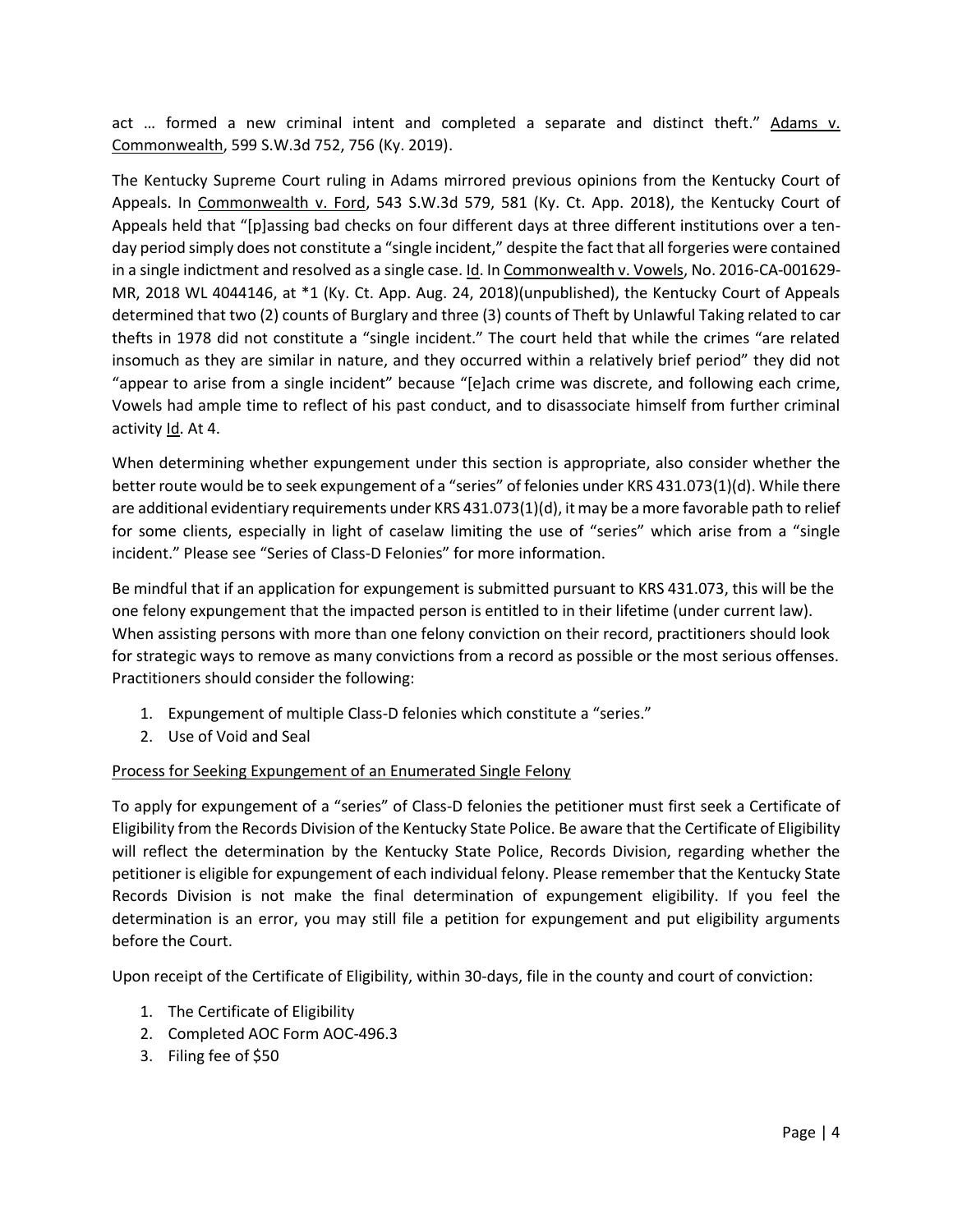When completing AOC-496.3, be sure to include all agencies which may have a record of the conviction listed in the petition for expungement. Always include the Kentucky State Police, Records Division, as the Kentucky State Police maintain a record of every arrest in Kentucky. The Kentucky State Police, Records Division, is also tasked with expunging convictions from the Federal database. If you do not include the Kentucky State Police, Records Division, a conviction will remain in the Kentucky and Federal databases, despite an Order Granting Expungement. Other agencies to consider: county police, city police, detention center that held the petitioner, Department of Corrections, Probation & Parole, any pretrial monitoring services utilized.

"Upon payment of the filing fee and filing of the application, the Circuit Court Clerk shall serve a notice of filing" upon the Commonwealth's attorney that prosecuted the case. KRS 431.073(2)(b). The prosecutor then has 60-days to respond, or longer if good cause is shown. KRS 431.073(2)(b). Even if an extension is granted for the Commonwealth's response, a hearing "shall occur no later than one hundred twenty (120) days following the filing of the application. KRS 431.073(2)(b). A hearing cannot be held prior to the Commonwealth's filing of a response or 120-days, whichever occurs later. KRS 431.073(3). However, a hearing is not mandatory. "If one hundred twenty (120) days have elapsed since the filing of the application and no response has been received from the victim or the office of the Commonwealth's attorney … the court may without a hearing, vacate the judgment. KRS 431.073(6). If a hearing is set, the Clerk shall notify the Commonwealth of the hearing and the Commonwealth shall notify the "victim of the crime, if there is an identified victim." KRS 431.073(3).

Practitioners should be aware that the Commonwealth has the ability to "object that the application is grossly incomplete." KRS 431.073(2)(c). If the prosecutor objects in this manner, "the court shall order the person or agency originating the application to supplement the application." KRS 431.073(2)(c). The language of the statute is concerning because it does not seem to require the Commonwealth to state the grounds for objecting on the ground that an application is "grossly incomplete" yet required the Court to return the petition for additional information. If this occurs, attempt to learn the reasoning for the objection so the petitioner is not delayed for significant periods of time.

## <span id="page-5-0"></span>Class-D Felonies, Generally

As of July 2019, Class-D felony expungement was expanded to include access to expungement for Class-D felonies "or an offense prior to January 1, 1975 which was punishable by not more than five (5) years' incarceration", unless specifically listed as ineligible. KRS 431.073(1)(d). Persons are entitled to expungement under this section if they have not received a Class-D felony expungement under paragraph  $(1)(d)$  (i.e. prior to July 15, 2020). KRS 431.073 $(1)(d)$ . This means that if a person previously received an expungement, they are entitled to a second expungement under KRS 431.073(1)(d). All other conditions for Class-D felony expungement must be met.

The following convictions remain ineligible for expungement pursuant to KRS 431.073(1)(d):

- 1. Driving under the Influence, pursuant to KRS 189A.010;
- 2. Assault 4, Domestic Violence, pursuant to KRS 508.032;
- 3. Impersonating a Peace Officer, pursuant to KRS 519.055;
- 4. Abuse of a Public Office;
- 5. A Sexual Based Offense;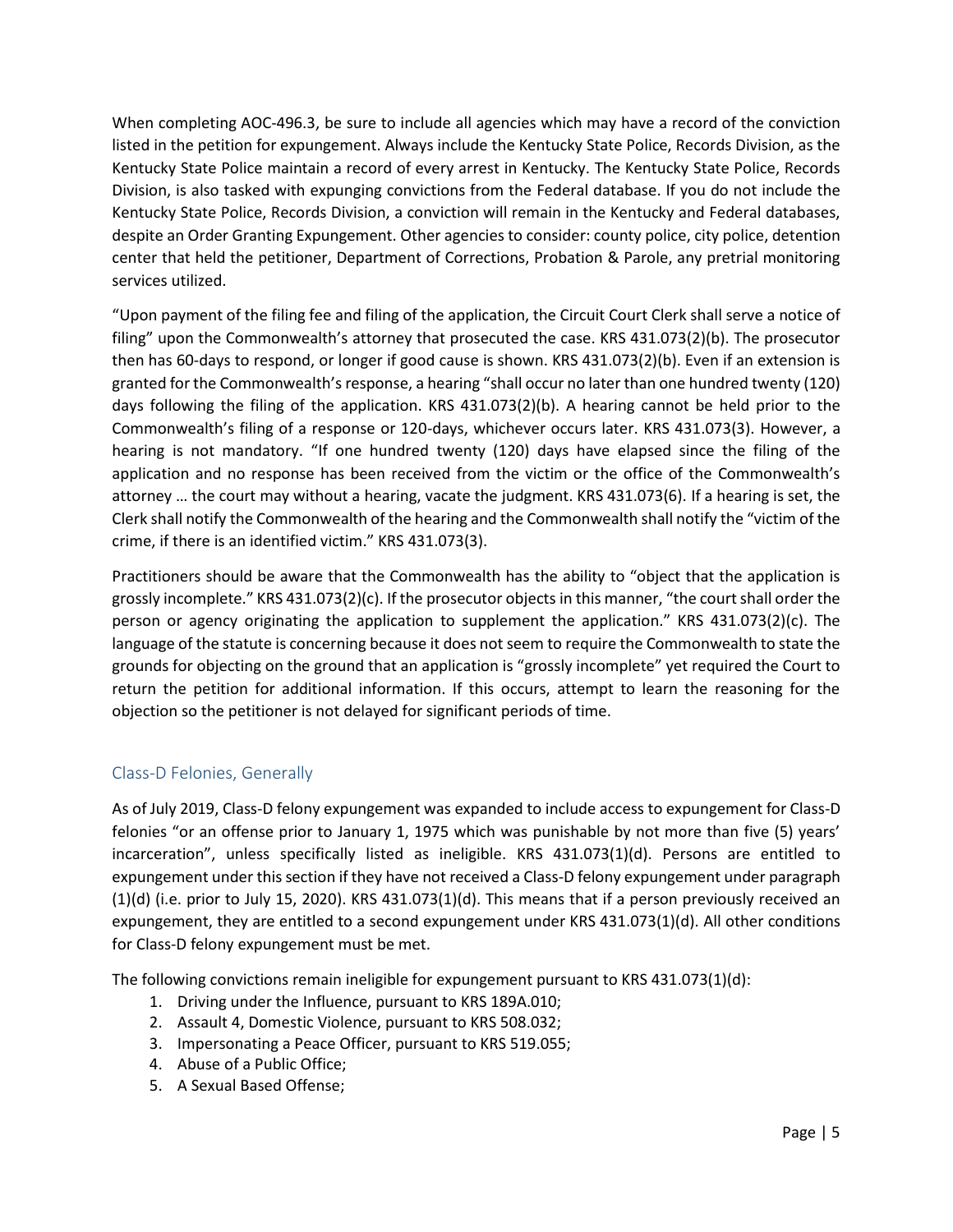- 6. An Offense Against a Child; and
- 7. Convictions which resulted in serious bodily injury or death.

Expungements sought pursuant to KRS 431.073(1)(d) as subject to enhanced proof at the hearing on the petition for expungement. KRS 431.073(4)(a). "Upon payment of the filing fee and filing of the application, the Circuit Court Clerk shall serve a notice of filing" upon the Commonwealth's attorney that prosecuted the case. KRS 431.073(2)(b). The prosecutor then has 60-days to respond, or longer if good cause is shown. KRS 431.073(2)(b). Even if an extension is granted for the Commonwealth's response, a hearing "shall occur no later than one hundred twenty (120) days following the filing of the application. KRS 431.073(2)(b). "The prosecutor shall specify in the objection the reasons for believing a denial of the application is justified." KRS 431.073(4)(a).

At the required hearing, the petitioner or their attorney must be present. The petitioner must prove by clear and convincing evidence, the following:

- 1. Vacating the judgment and expunging the record is consistent with the welfare and safety of the public;
- 2. The action is supported by his or her behavior since the conviction or convictions, as evidenced that he or she has been active in rehabilitative activities in prison and is living a law-abiding life since release;
- 3. The vacation and expungement is warranted by the interests of justice; and
- 4. Any other matter deemed appropriate or necessary by the court to make a determination regarding the petition for expungement is met.

In furtherance of proving the above-elements, the petitioner may "testify as to the specific adverse consequences he or she may be subject to if the application is denied." KRS 431.073(4)(b). The Court is also permitted to "hear testimony of witnesses and other matter the court deeps proper and relevant to its determination regarding the application" for expungement. KRS 431.073(4)(b). It is not clear how each of these elements will be interpreted by the Court. Practitioners are encouraged to take utilize public interest arguments related to how expungement is beneficial to the Commonwealth as a whole, as well as factors specific to your individual client. Practitioners are also encouraged to think creatively and include other materials such as letters of support, proof of employment and housing, or any other item which may be helpful to your client.

At the hearing, the Commonwealth may also present proof at the hearing "of any extraordinary circumstances that exist to deny the application." KRS 431.073(4)(b). "A victim of any offense listed in the application shall have an opportunity to be heard at any hearing held" under section (1)(d) related to expungement of Class-D felonies.

The Class-D felony is eligible for expungement if the Court finds that "circumstances warrant vacation and expungement," and that harm to the person seeking expungement "clearly outweighs the public interest in the criminal history record information being publically available." KRS 431.073(4)(c). However, be aware that the prosecutor's office is permitted to retain a "nonpublic record for law enforcement purposes only." KRS 431.073(4)(c). Practitioners are encouraged to request a specific order from the Court directing the prosecutor to maintain the expunged file in a location separate from other files, to protect the privacy of the petitioner and to avoid mistake in comingling of public and nonpublic files.

It is unclear whether felonies specifically enumerated in KRS 431.073 are eligible for expungement under KRS 431.073(1)(d), the Class-D felony expungement expansion section. For a single Class-D felony which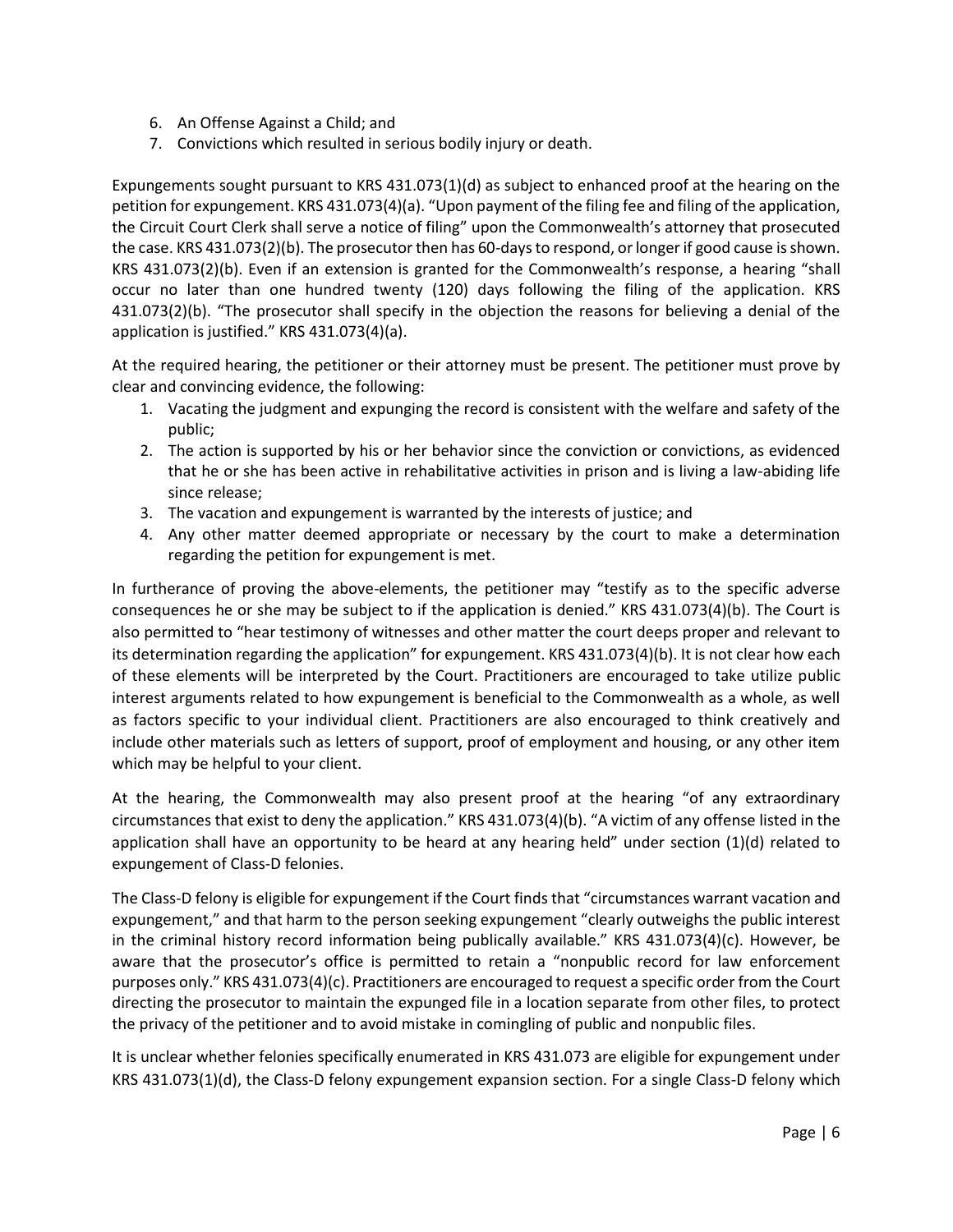is specifically enumerated in the statute, it is unlikely that it will be the best strategic decision to pursue expungement pursuant to KRS 431.073(1)(d), due to the mandatory hearing and heightened burden on the petitioner. If you are seeking the expungement of more than one specifically enumerated Class-D felony, this analysis will likely change. For a full analysis for a single Class-D felony or series of Class-D felonies, please see the section on "Series of Class-D Felonies."

#### Process for Seeking Expungement of a Class-D Felony

To apply for expungement of an eligible Class-D felony, the petitioner must first seek a Certificate of Eligibility from the Records Division of the Kentucky State Police. Be aware that the Certificate of Eligibility will reflect the determination by the Kentucky State Police, Records Division, regarding whether the petitioner is eligible for expungement of each individual felony. Please remember that the Kentucky State Records Division is not make the final determination of expungement eligibility. If you feel the determination is an error, you may still file a petition for expungement and put eligibility arguments before the Court.

Upon receipt of the Certificate of Eligibility, within 30-days, file in the county and court of conviction:

- 1. The Certificate of Eligibility
- 2. Completed AOC Form AOC-496.3
- 3. Filing fee of \$50

When completing AOC-496.3, be sure to include all agencies which may have a record of the conviction listed in the petition for expungement. Always include the Kentucky State Police, Records Division, as the Kentucky State Police maintain a record of every arrest in Kentucky. The Kentucky State Police, Records Division, is also tasked with expunging convictions from the Federal database. If you do not include the Kentucky State Police, Records Division, a conviction will remain in the Kentucky and Federal databases, despite an Order Granting Expungement. Other agencies to consider: Administrative Office of the Courts, county police, city police, detention center that held the petitioner, Department of Corrections, Probation & Parole, any pretrial monitoring services utilized.

"Upon payment of the filing fee and filing of the application, the Circuit Court Clerk shall serve a notice of filing" upon the Commonwealth's attorney that prosecuted the case. KRS 431.073(2)(b). "The prosecutor shall specify in the objection the reasons for believing a denial of the application is justified." KRS 431.073(4)(a). A hearing "shall occur no later than one hundred twenty (120) days following the filing of the application. KRS 431.073(2)(b). This means that a hearing must be held on an application for expungement pursuant to KRS 341.073(1)(d).

At the required hearing, both the petitioner and the "victim" have a right to testify and additional evidence can be heard by the Court. KRS 431.073(4)(b). The Court must then determine if "circumstances warrant vacation and expungement," and that harm to the person seeking expungement "clearly outweighs the public interest in the criminal history record information being publically available." KRS 431.073(4)(c).

### <span id="page-7-0"></span>Series of Class D-Felonies

A person may petition for expungement of a "series of felony offenses" which are eligible under KRS 431.073(1)(d). To seek expungement of a "series" of Class-D felonies, a petitioner must meet all of the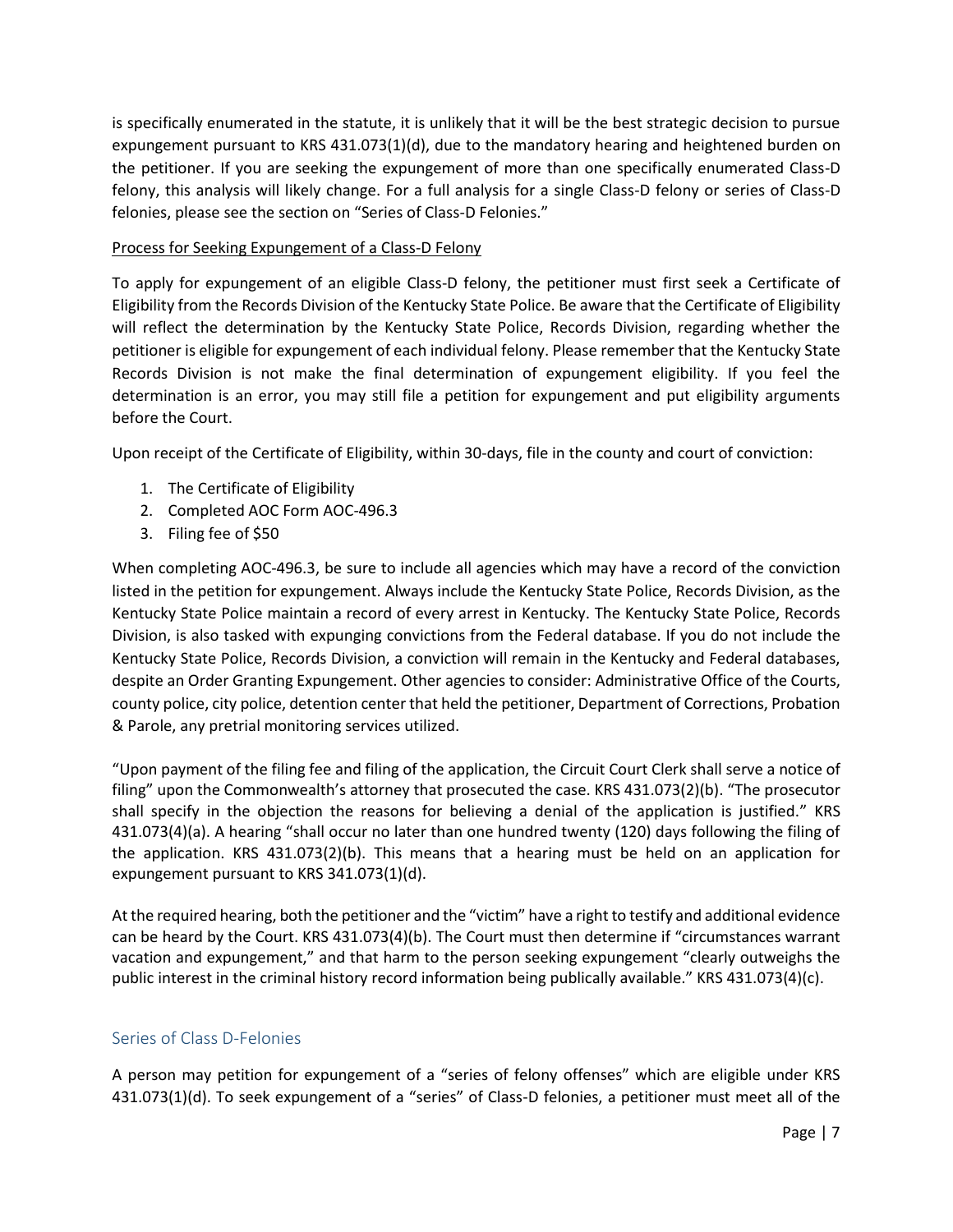requirements described in the section above titled "Class-D Felonies, Generally." This means that a hearing is mandatory and all heightened evidentiary elements also apply. The petitioner must also prove that all felonies listed in the petition for expungement constitute a "series." KRS 431.073(1)(d); KRS 431.073; KRS 431.073(2)(b); KRS 431.073(4)(b); KRS 431.073(4)(c).

There is no current caselaw related to KRS 431.073(1)(d) and the definition of "series" under that portion of the felony expungement statute. Instead, we must look to treatment of the term "series" as applied to KRS  $431.073(1)(b)$ . In  $Adams$  v. Commonwealth, 599 S.W.3d 752, 756 (Ky. 2019); the court held that Adams was convicted of "series of Class D felonies that did not arise out of the same incident" when reversing the lower court's granting of a petition for expungement. As such, a single indictment containing four counts of theft by unlawful taking, which stemmed from the stealing of 34 cows over a period of six months does constitute a "series." Id. at 754. While unpublished, Commonwealth v. Vowels, No. 2016- CA-001629-MR, 2018 WL 4044146, at \*1 (Ky. Ct. App. Aug. 24, 2018)(unpublished), provides us with more guidance on the significance of "series" as it relates to "single incident." Citing Spicer v. Commonwealth, 422 S.W.3d 26, 32-33 (Ky. 2014) the Court noted that Kentucky court have "consistently held that a 'series of acts that are readily distinguishable is not a [single] course of conduct." (quoting Hill v. Commonwealth, No. 2008-SC-00100-MR, 2009 WL 2706960 (Ky. Aug. 27, 2009)). In Vowels, the Court ultimately held that two (2) counts of Burglary and three (3) counts of Theft by Unlawful Taking related to car thefts that occurred over five (5) days in 1978 "might constitute a series" but "do not appear to arise from a single incident." Commonwealth v. Vowels, No. 2016-CA-001629-MR, 2018 WL 4044146, at \*4 (Ky. Ct. App. Aug. 24, 2018).

In Commonwealth v. Ford, 543 S.W.3d 576, the court held that felony offenses, committed on four different days, over a ten day period did not arise from a "single incident" within the meaning of the expungement statute. The Court did not address whether the offenses constituted a "series." Id. What is clear from the holding in Ford is that the limitation of access to expungement of multiple Class-D felonies turned on the interpretation of "single incident." Id. Ford also highlights the "the cardinal rule of statutory construction is that the intention of the legislature should be ascertained and given effect." Id.(citing *MPM Fin. Grp., Inc. v. Morton*, 289 S.W.3d 193, 197 (Ky. 2009). Further stating that, "[i]n interpreting a statute, "[w]e have a duty to accord to words of a statute their literal meaning unless to do so would lead to an absurd or wholly unreasonable conclusion." Id. (citing *Cosby v. Commonwealth,* 147 S.W.3d 56, 59 (Ky. 2004) (quoting *Bailey v. Reeves,* 662 S.W.2d 832, 834 (Ky. 1984)). "[T]he plain meaning of the statutory language is presumed to be what the legislature intended, and if the meaning is plain, then the court cannot base its interpretation on any other method or source." Id. (citing *Revenue Cabinet v. O'Daniel*, 153 S.W.3d 815, 819 (Ky. 2005)). With the shift in 431.073(1)(b) to omitting the "single incident" requirement, any interpretation with a severe limitation on "series" would be absurd and contrary to the legislative intent.

### Series of Enumerated Felonies under KRS 431.073(1)(d)

There are two paths to seeking the expungement of multiple Class-D enumerated felonies. The first is under KRS 431.073(1)(b), which requires a finding of a "series" of felonies which arise from a "single incident." The second is pursuant to KRS 431.073.073(1)(d) which simply requires a "series" of felonies. In light of caselaw which severely limits situations in which a "single incident" will be found (See, Enumerated Felonies), it may be preferable to seek expungement of enumerated Class-D felonies under KRS 431.073(1)(d). Practitioners should balance the limiting language surrounding "single incident" and the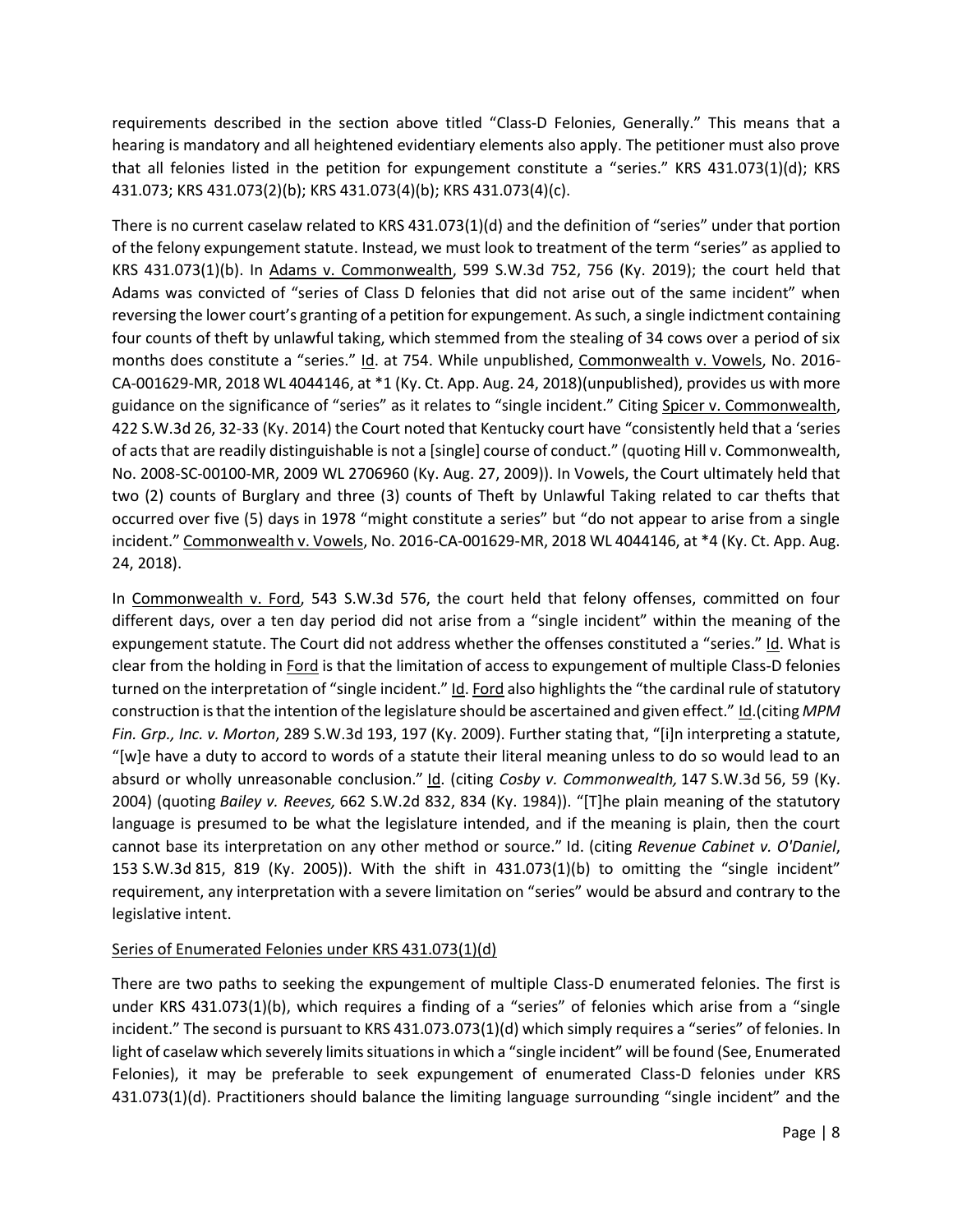heightened evidentiary requirements for expungement under KRS 431.073(1)(d). (See, Class-D Felonies, Generally).

While the language of KRS 431.073(1)(d) seems to clearly provide for expungement of a "series" of all Class-D felonies, unless specifically prohibited, a lack of caselaw on the topic may prove challenging. The first hurdle is that the Certificate of Eligibility may list a "series" of enumerated felonies as "not eligible." If this occurs, then a petition for expungement can still be filed but arguments outlining eligibility may be required. In this Lawyers' Guide to Expungement, we will outline one potential argument that should consider when assisting an impacted person seeking expungement.

Analysis of the statutory history and relevant statutes and caselaw shows that KRS 431.073(1)(d) applies to all Class-D felonies (both enumerated and not), which are not otherwise prohibited. KRS 431.073 outlines 5 categories where a person is eligible for felony expungement:

- 1. Category 1 (enacted 2016): Enumerated Class-D felonies. KRS 431.073(1)(a).
- 2. Category 2 (enacted 2016): "Series" of enumerated Class-D felonies arising from a "single incident." KRS 431.073(1)(b).
- 3. Category 3 (enacted 2016): Pardoned felonies (any class of felony). KRS 431.073(1)(c).
- 4. Category 4 (enacted 2019): Class-D felonies, not otherwise excluded. KRS 431.073(1)(d)
- 5. Category 5 (enacted 2019): Series of Class-D felonies, not otherwise excluded. 431.073(1)(d)

The crucial elements that distinguishes Category 4 and Category 5 are the mandatory hearing and heightened evidentiary elements placed on the petitioner. The additional hearing safeguards were applied to Category 4 and Category 5 allows for an expansion of expungement, but with safety of the public being fully considered. If a person is eligible for expungement under Category 1, 2, or 3, then they are not required to have the hearing required in KRS 431.073(4). However, if you wish to seek expungement of a "series of felony offenses," (without the requirement of "single incident") whether listed in (1)(a), or not, then the additional safeguards of KRS 471.073(4) are triggered.

The intent to make available the avenue of KRS 431.074(1)(d) to all Class-D felonies, not specifically excluded, is also reflected in AOC-4963, the form required for the petition for felony expungement. The categories for petitioning for Class-D felony expungement are as follows:

- 1. One of the eligible offenses listed in KRS 431.073(1)(a)
- 2. Series of felonies listed in KRS 431.073(1)(a) which arose from a "single incident"
- 3. Pardoned felony
- 4. Eligible offense under KRS 431.073 (additional requirements in hearing)
- 5. Series of eligible offenses under KRS 431.073(1)(d) (additional requirements in hearing)

Laws governing statutory interpretation also requires a 5-category interpretation. "In construing statutes, our goal, of course, is to give effect to the intent of the General Assembly. We derive that intent, if at all possible, from the language the General Assembly chose, either as defined by the General Assembly or as generally understood in the context of the matter under consideration. *Shawnee Telecom Resources, Inc. v. Brown*, 354 S.W.3d 542, 551 (Ky. 2011) (citing, *Osborne v. Commonwealth*, 185 S.W.3d 645 (Ky.2006)). The 2019 modifications to the felony expungement statute, KRS 431.073, seems to directly mirror barriers to expungement in the interpretation of "single incident." See Commonwealth v. Ford, 543 S.W.3d 579, 581 (Ky. Ct. App. 2018); Adams v. Commonwealth, 599 S.W.3d 752, 756 (Ky. 2019); Commonwealth v.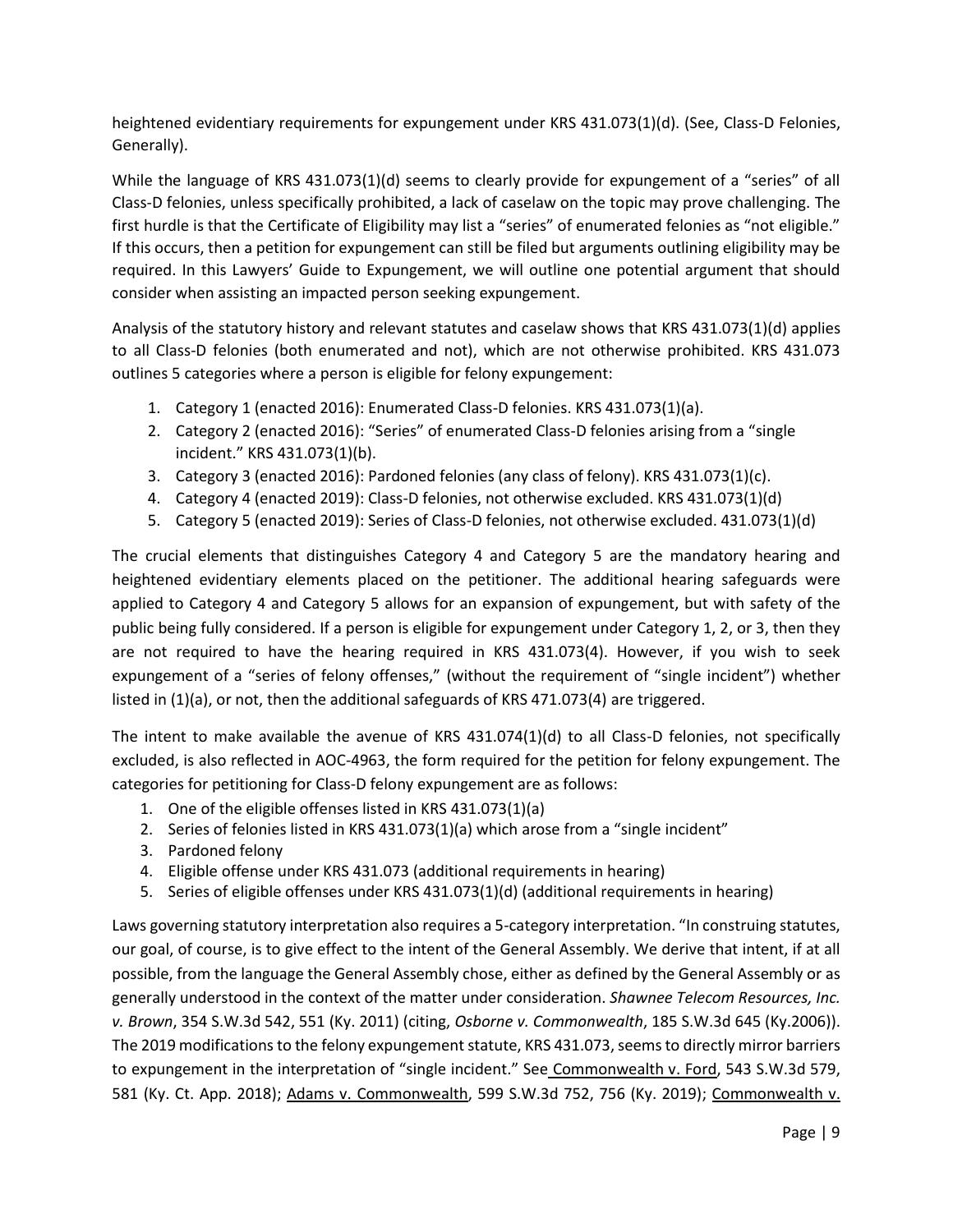Vowels, No. 2016-CA-001629-MR, 2018 WL 4044146, at \*1 (Ky. Ct. App. Aug. 24, 2018)(unpublished). In an attempt to widen access to expungement, the legislature created a path to expungement with heightened requirements intended to protect the public and ensure a deserving recipient, and also reduce barriers to relief.

An interpretation of the expungement statute in the manner above is also a more logical interpretation of the intent of the General Assembly. The felonies enumerated in KRS 431.073(1)(a) were the felonies first made eligible for expungement by the General Assembly. It was argued that these were the "least bad" Class-D felonies and they should therefore be expungeable. In 2019, the list grew to include "worse" Class-D felonies, but with additional safeguards, under KRS 431.073(4). Within that newly created category, less restrictive language for multiple felonies was also added. Namely, "series of eligible offenses" was added, to open up access to multiple Class-D felony expungement, as "single incident" had resulted in very narrow applicability in statutory interpretation by the courts. The General Assembly was therefore intentionally widening access to multiple felony expungement, and it would be contrary to that intent to limit the expungement of the "least bad" Class-D felonies, while expanding access to expungement of the "worse" class-d felonies. To read the statute otherwise would result in an absurd result, and "[w]e … presume that the General Assembly did not intend an absurd statute or an unconstitutional one. *Layne v. Newberg, 841 S.W.2d 181* (Ky.1992).

The 5-category approach is also needed so that all portions of the statute are read in their entirety. This reading is also required based on laws surrounding statutory interpretation, as "[w]e presume that the General Assembly intended for the statute to be construed as a whole, for all of its parts to have meaning, and for it to harmonize with related statutes." *Hall v. Hospitality Resources, Inc.*, 276 S.W.3d 775 (Ky.2008); *Lewis v. Jackson Energy Cooperative Corporation*, 189 S.W.3d 87 (Ky.2005). The plain language of KRS 431.073(1)(d) does not exclude felonies enumerated in sub-section (1)(a). Indeed the language read as a whole is: "A person who has been … Convicted of a Class-D felony … which was not a violation of [specifically listed excluded Class-D felonies], or a series of felony offenses eligible under this paragraph … may file … and application to have the judgment vacated." To remove enumerated felonies from eligibility would therefore be contrary to the plain meaning of the statute.

#### Process for Seeking Expungement of a Class-D Felony

To apply for expungement of a "series" of eligible Class-D felony, the petitioner must first seek a Certificate of Eligibility from the Records Division of the Kentucky State Police. Be aware that the Certificate of Eligibility will reflect the determination by the Kentucky State Police, Records Division, regarding whether the petitioner is eligible for expungement of each individual felony. Please remember that the Kentucky State Records Division is not make the final determination of expungement eligibility. If you feel the determination is an error, you may still file a petition for expungement and put eligibility arguments before the Court.

Upon receipt of the Certificate of Eligibility, within 30-days, file in the county and court of conviction:

- 1. The Certificate of Eligibility
- 2. Completed AOC Form AOC-496.3
- 3. Filing fee of \$50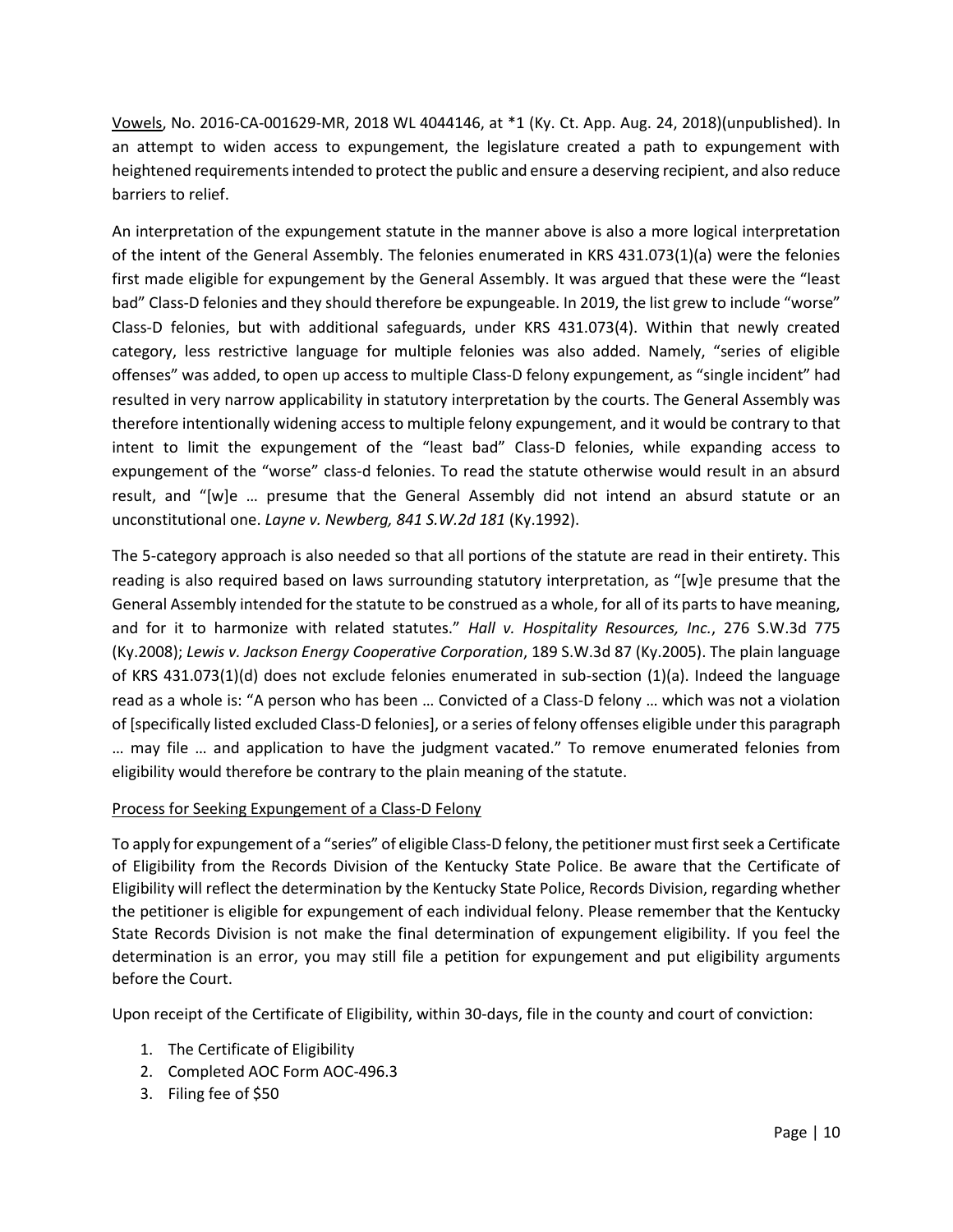When completing AOC-496.3, be sure to include all agencies which may have a record of the conviction listed in the petition for expungement. Always include the Kentucky State Police, Records Division, as the Kentucky State Police maintain a record of every arrest in Kentucky. The Kentucky State Police, Records Division, is also tasked with expunging convictions from the Federal database. If you do not include the Kentucky State Police, Records Division, a conviction will remain in the Kentucky and Federal databases, despite an Order Granting Expungement. Other agencies to consider: county police, city police, detention center that held the petitioner, Department of Corrections, Probation & Parole, any pretrial monitoring services utilized.

"Upon payment of the filing fee and filing of the application, the Circuit Court Clerk shall serve a notice of filing" upon the Commonwealth's attorney that prosecuted the case. KRS 431.073(2)(b). "The prosecutor shall specify in the objection the reasons for believing a denial of the application is justified." KRS 431.073(4)(a). A hearing "shall occur no later than one hundred twenty (120) days following the filing of the application. KRS 431.073(2)(b). This means that a hearing must be held on an application for expungement pursuant to KRS 341.073(1)(d).

At the required hearing, both the petitioner and the "victim" have a right to testify and additional evidence can be heard by the Court. KRS 431.073(4)(b). The Court must then determine if "circumstances warrant vacation and expungement," and that harm to the person seeking expungement "clearly outweighs the public interest in the criminal history record information being publically available." KRS 431.073(4)(c).

### <span id="page-11-0"></span>Pardoned Felonies of All Classes

Expungement for a single fully pardoned offense is available pursuant to KRS 431.073(1)(c). It is unclear whether a person is entitled to expungement of more than one fully pardoned offense, but has been interpreted as limited to the expungement of a single pardoned offense. Expungement of a pardoned offense will also be considered the 1-time expungement is available to an individual. All of the other rules and requirements described in "Enumerated Felonies" apply.

Pardon applications are sent directly to the Governor's office, along with a statement of the reasons for seeking relief and three letters of recommendation. Each completed application is sent to the prosecutor for recommendation. For more information on the pardon process, visit the Kentucky Governor's official website.

## <span id="page-11-1"></span>Impact of Expungement of Class D Felonies and Pardons

Upon entry of an order vacating and expunging conviction and payment of all fees, the record shall be expunged. KRS 431.073(7). "The court and other agencies shall cause records to be deleted or removed from their computer systems so that the matter shall not appear on official state-performed background checks." KRS 431.073(7). While proof of expungement is required under the statute, practitioners should also ensure that all involved-agencies provided such proof. Indeed "[t]he court and other agencies shall reply to any inquiry that no record exists on the matter." KRS 431.073(7).

When advising clients on the impact of expungement, be sure to advise that they "shall not have to disclose the fact of the record or any matter relating thereto on any application for employment, credit, or other type of application." KRS 431.073(7). Further, "[i] f the person is not prohibited from voting for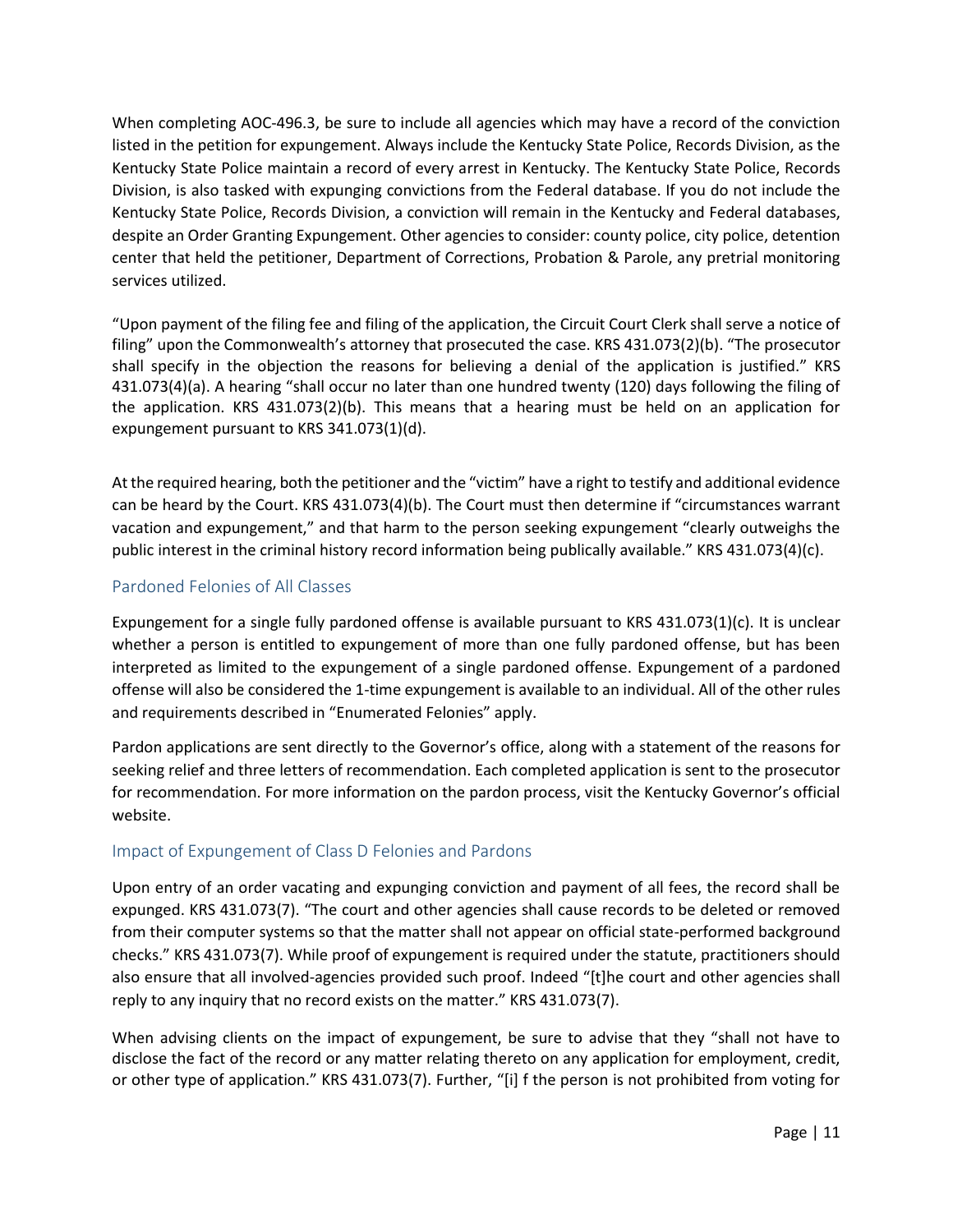any other reason, the person's ability to vote shall be restored and the person may register to vote." KRS 431.073(7). Remind your clients that they must register to vote once the expungement is final.

It is important to remind persons on a payment plan that their expungement will not be final until the payment of all fees. KRS 431.073(7). This means that the conviction will continue to remain on their record and subject to viewing by members of the public. This also means that their right to vote will not be restored until payment is made in full.

#### <span id="page-12-0"></span>Alternate Paths to a Removing Felonies from a Records

When examining the best path to a clean slate for each client, remember that alternatives to expungement may assist in the process. The primary form of relief that is often overlooked is the Void and Seal process contained in KRS 218A.275 for first time offense of Possession of a Controlled Substance. This avenue of relief is only available to those who have not previously been convicted of Possession of a Controlled Substance. KRS 218A.275(12). The Void and Seal process is available to a person only one time. KRS 218A.275(7).

Please note that the Void and Seal process is not a full expungement. "If the court voids a conviction … the court shall order the sealing of all records in the custody of the court and any records in the custody of any other agency official, including law enforcement." KRS 218A.275(9). "After the sealing of the record, the proceedings in the matter shall not be used against [the person] except for the purposes of determining the person's eligibility to have [their] conviction voided" under the same statute. KRS 218A.275(10). However, inspection of the voided and sealed conviction is possible pursuant to a court order and KRS 27A.099. KRS 218A.275(11). In effect, the charge is undone and hidden, but it is not removed from a criminal history.

Because expungement is limited to a single felony or series of felonies, Void and Seal should be considered if a person seeking assistance has multiple felonies on their records with one of those felonies being a first time possession charge.

# <span id="page-12-1"></span>Misdemeanor Convictions

Under KRS 431.078, a person may apply to expunge an unlimited number of misdemeanors and may seek misdemeanor expungement an unlimited number of times. For a person with only a single misdemeanor or only one case with multiple misdemeanor convictions, expungement is mandatory. KRS 431.073(4). Expungement of multiple sets of misdemeanors is discretionary. KRS 431.073(5).

### <span id="page-12-2"></span>Requirements for Misdemeanor Expungement

Eligibility for misdemeanor expungement requires the following:

- 1. **No criminal charges currently pending.** KRS 431.073(4)(c); KRS 431.073(5)(c)
- 2. **5-years from completion of the sentence** related to the charge the party is seeking to expunge. KRS 431.073(2). Completion of a sentence is when all conditions have been met, including fines.
- 3. **No misdemeanor or felony convictions in the 5-years prior to filing a petition for expungement**. KRS 431.073(4)(b), KRS 431.073(5)(b). Violations, traffic infractions, or non-convictions do not serve as a bar to expungement.
- 4. **Sexual based offense and offenses against children are not expungeable**. KRS 431.073(4)(a), KRS 431.073(5)(a). These terms are not defined in the statute.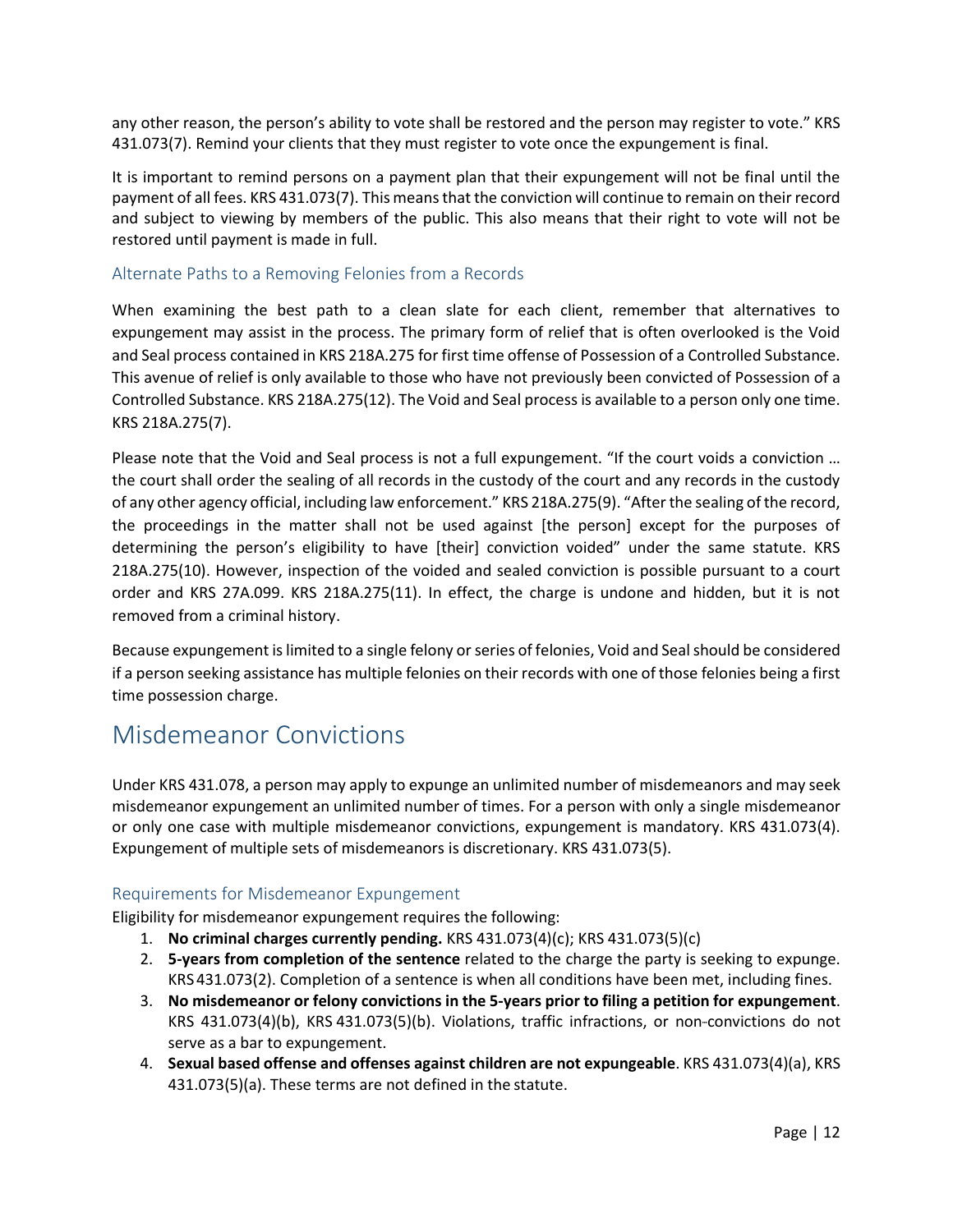5. **All enhancement periods have concluded.** The offense may not have been subject to enhancement for a second or subsequent offense or the time for the enhancement has expired. KRS 431.073(4)(d), KRS 431.073(5)(d). Expungement will be impacted by changes in the law related to enhancement periods, an example is that when DUI enhancement was extended to 10 years, so was the required waiting time for expungement.

When granted for a single misdemeanor, and if granted for a series of misdemeanors, "the proceedings in the case shall be deemed never to have occurred." KRS 431.078(6). It should be noted that misdemeanor expungement is retroactive for "persons convicted of a misdemeanor prior to July 14, 1992" if they were convicted prior to the "inception of the District Court" in their county. KRS 431.078(10). Additionally, any person denied expungement "prior to June 25, 2013, due to the presence of a traffic infraction" on their records "may file a new petition for expungement" under this statute. KRS 431.078(12).

### <span id="page-13-0"></span>Sexual Based Offenses & Offenses Against Children

"Sexual based offense" and "offense against a minor are not defined in the expungement statute.

"Sex offense" is not defined in the expungement statute. However, guidance is offered in the statute related to sexual offender registration statutes are contained in KRS 17.500-17.580. While practitioners may be confined by statutory definitions on this case, be aware that certain misdemeanor offenses have a statute title that appears to be a "sex offense" when the elements do not contain sexual elements.

When evaluating an "offense against a minor" practitioners are encouraged to look to the plain meaning of the offense. Miller v. Commonwealth, 2004 WL 315161 (Ky. App. 2004). Think creatively about how to best assist the client, and evaluate whether the offense can be interpreted as an offense against the morals and values of society, as opposed to a named complaining witness.

#### <span id="page-13-1"></span>Enhancement Periods have Concluded

The offense may not have been subject to enhancement for a second or subsequent offense or the time for the enhancement has expired. KRS 431.073(4)(d), KRS 431.073(5)(d). Expungement will be impacted by changes in the law related to enhancement periods, an example is that when DUI enhancement was extended to 10-years, so was the required waiting time for expungement. Commonwealth v. Jackson, 529 S.W.3d 739 (Ky. 2017) (expungement 10-year look-back period, extended from 5-years, is applicable to those convicted under the 5-year look-back period).

Be aware of misdemeanor offenses which carry a lifetime enhancement such as:

- Trafficking
- Cultivation
- Unauthorized use of a Motor Vehicle

# <span id="page-13-2"></span>Violations

The process for expungement of violations is the same as that for misdemeanors. KRS 431.078(1)(a); See, "Requirements for Misdemeanor Expungement". For the purpose of violation expungement, the term "violation" has the same meaning as in KRS 500.080.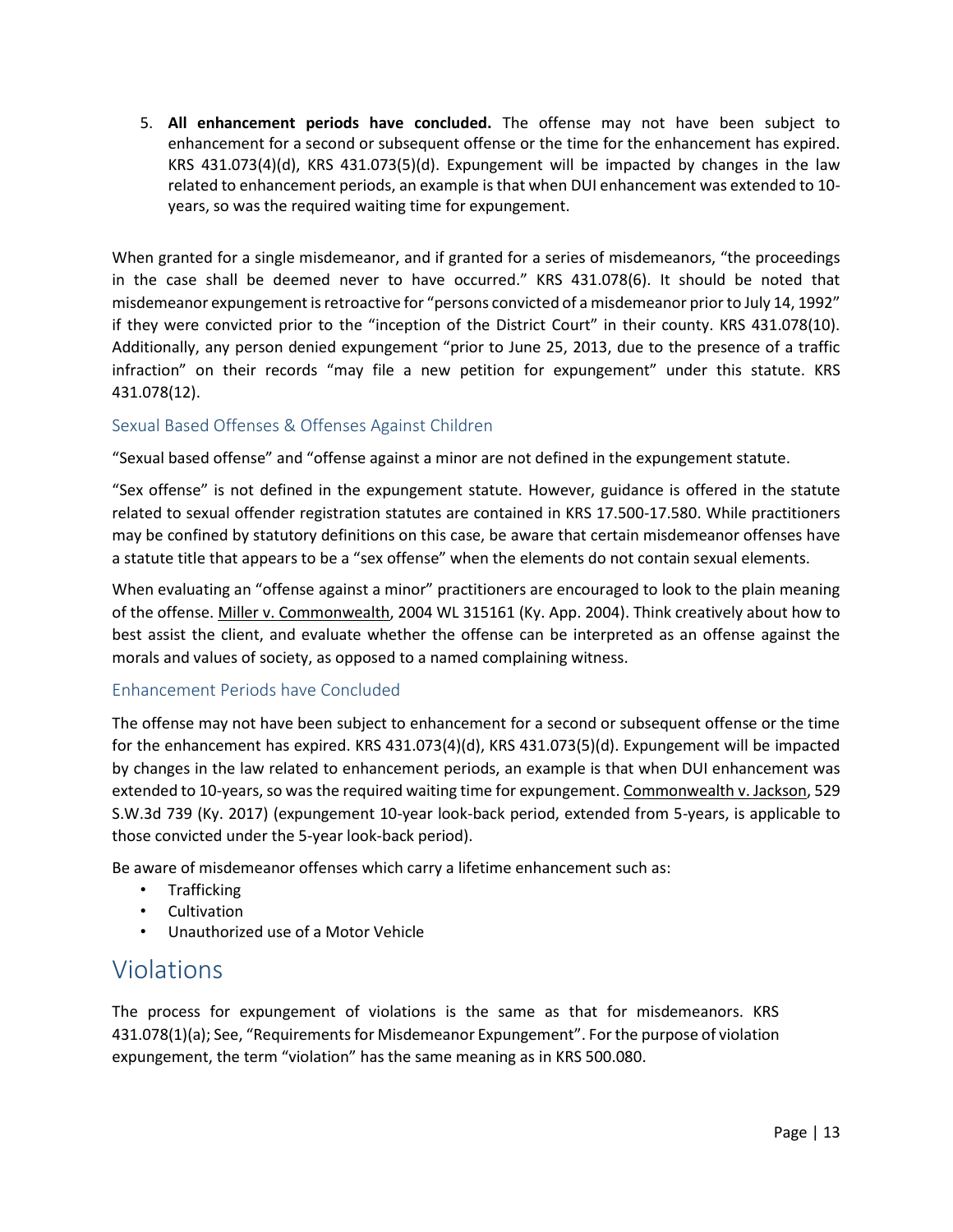# <span id="page-14-0"></span>Non-Convictions

KRS 431.076 sets forth the process for expungement of dismissals, acquittals and failure to indict. Acquittals are always entitled to automatic expungement after July 15, 2020, and presumptively expungeable 60-days after acquittal. Charges after failure to indict are also presumptively expungeable after 6-months of inaction. Dismissals with prejudice and dismissals without prejudice are treated differently under the statute, and outlined below. While dismissals with prejudice are automatically expunged after July 15, 2020 and presumptively expungeable, dismissals without prejudice are subject to waiting periods.

The impact of a completed expungement of an acquittal, dismissal, or failure to indict is tremendous on the life of an impacted person. "After the expungement, the proceedings in the matter shall be deemed never to have occurred. The court and other agencies shall delete or remove the records from their computer systems so that any official state-performed background check will indicate that the records do not exist." KRS 431.076(6).

# <span id="page-14-1"></span>**Acquittals**

Automatic expungement is available for acquittals that were received on or after July 15, 2020. KRS 431.076(1)(a). Expungement for acquittals received prior to July 15, 2020 are also available, but will require additional steps to secure the expungement. The process for acquittals received prior to July 15, 2020 should be used for automatic expungement that is not received due to error. KRS 431.076(1)(b).

Automatic Expungement after Acquittal: "On or after July 15, 2020, if a court enters an order of acquittal of criminal charges against a person … the court shall order the record expunged upon the expiration of thirty (30) days, unless the person objects to the expungement." KRS 431.076(1)(a). This means that without action from the person who was acquitted of charges, the charges should be expunged. However, a practitioner should be prepared to remind the court that an expungement order should be entered, and also confirm that the expungement Order was entered and properly sent to KSP records and all other agencies in connection with the acquitted charges.

#### Request for Expungement after Acquittal:

Expungement following an acquittal is available to all persons, regardless of acquittal date. KRS 431.076(8) "A person who has been charged with a criminal offense and who has been acquitted of the charges … and whose records have not been expunged pursuant to paragraph (a) of this subsection, may petition the court in which the disposition of the charges was made to expunge all charges." KRS 431.076(1)(b). An expungement after acquittal shall not be filed prior to 60-days after acquittal. KRS 431.076(2)(a).

This portion of the statute should be used: 1) for acquittals prior to July 15, 2020; and 2) acquittals after July 15, 2020 where automatic expungement did not occur. Because this is a relatively new area of the law, practitioners should be diligent in confirming that expungement was properly processed by the Court and seek expungement where automatic legal operations did not occur. However, automatic expungement is the responsibility of the Court, pursuant to statute, and therefore should be referenced in any filing for expungement.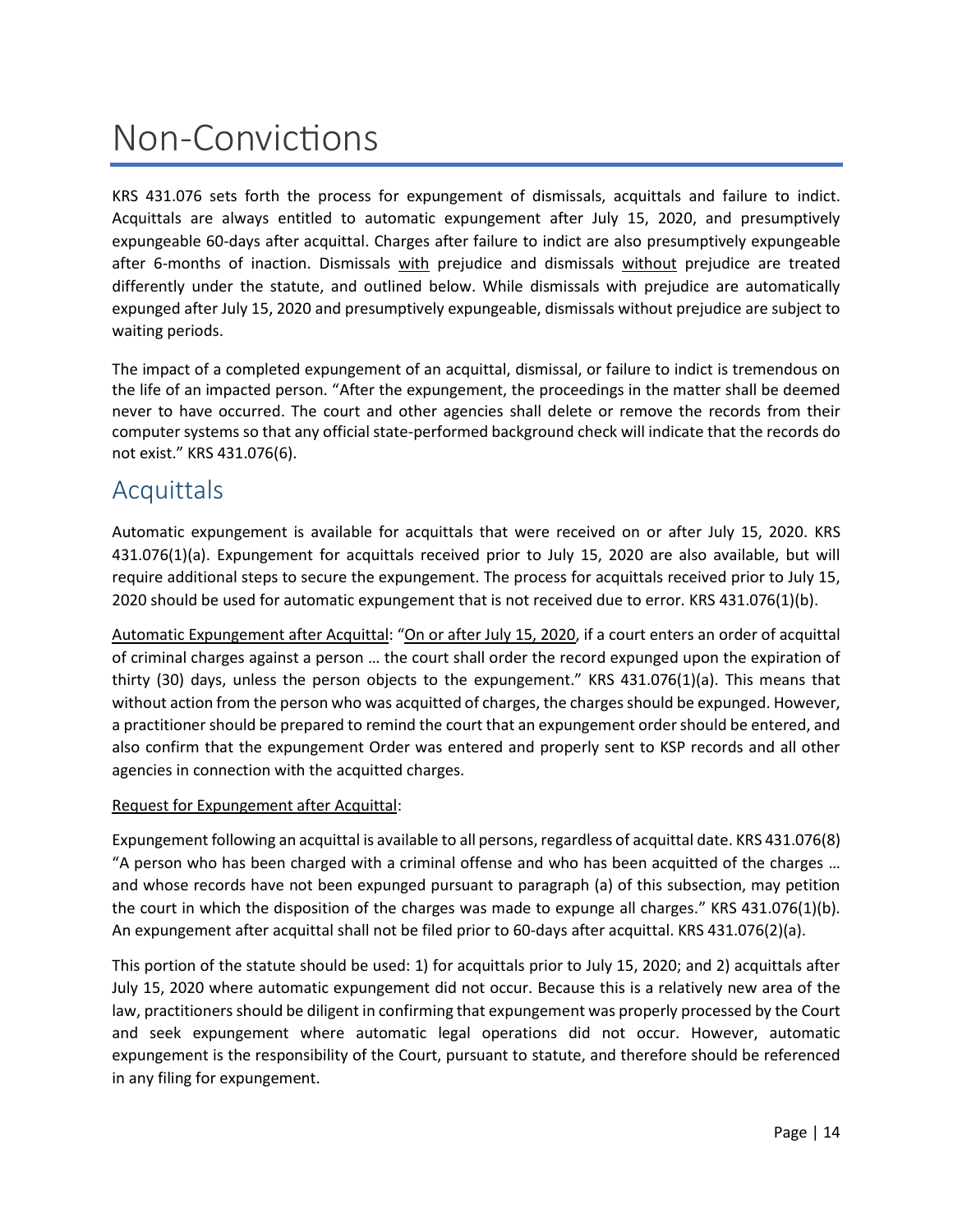A certificate of eligibility is not needed when seeking expungement following acquittal. There is also no filing fee. To seek expungement following acquittal, file AOC form AOC-497.2 in the court of acquittal.

# <span id="page-15-0"></span>Dismissed Charges

Expungement of dismissed charges, both with and without prejudice, is available. KRS 431.076. Expungement is limited to charges which were not received "in exchange for a guilty plea to another charge." KRS 431.076(1)(a).

Determining whether a conviction has been dismissed with or without prejudice can be difficult due to Courtnet entry style. If a determination whether a charge was dismissed with or without process cannot be made from Courtnet, it is suggested that a practitioner request the formal docket page or other documentation from the Court, including the video record. If it is still unclear whether a charge was dismissed with or without prejudice, a practitioner should determine whether the client is barred from expungement if without prejudice due to waiting periods. If so, a practitioner may seek agreement with the prosecution or a designation by the Court that the dismissal be noted with prejudice.

Practitioners should be aware that a trial court's dismissal of an indictment, without consent of the Commonwealth, should be deemed "without prejudice" due to separation of powers concerns. Keeling v. Commonwealth, 381 S.W.3d 248, 258059 (Ky. 2012). Keeling overrules previous application of CR 41.02(3) to criminal proceedings by virtue of RCr 13.04. See, Commonwealth v. Hicks, 869 S.W.2d 35, 36 (Ky. 1994)(overruled by Keeling, *supra*). It should be noted that when written and oral statements regarding dismissal are inconsistent, the written statements "shall prevail and the [oral statements] shall be disregarded." Hicks, *supra*.

### <span id="page-15-1"></span>Dismissal With Prejudice

Automatic expungement is available for charges that were dismissed with prejudice, where dismissal occurred on or after July 15, 2020 and were not in exchange for a guilty plea to another charge. KRS 431.076(8). KRS 431.076(1)(a). Expungement for dismissals with prejudice received prior to July 15, 2020 are also available, but will require additional steps to secure the expungement. The process for acquittals received prior to July 15, 2020 should be used for automatic expungement that is not received due to error. KRS 431.076(1)(b).

Automatic Expungement after Acquittal: "On or after July 15, 2020, if a court enters … an order dismissing with prejudice all criminal charges in a case against a person and not in exchange for a guilty plea to another charge, the court shall order the record expunged upon the expiration of thirty (30) days, unless the person objects to the expungement." KRS 431.076(1)(a). This means that without action from the impacted persons, charges resulting in a dismissal with prejudice should automatically receive expungement. However, a practitioner should be prepared to remind the court that an expungement order should be entered, and also confirm that the expungement Order was entered and properly sent to KSP records and all other agencies in connection with the acquitted charges.

It is important to note that criminal charges under KRS 431.076(1)(a) "shall not include traffic infractions not otherwise classified as a misdemeanor."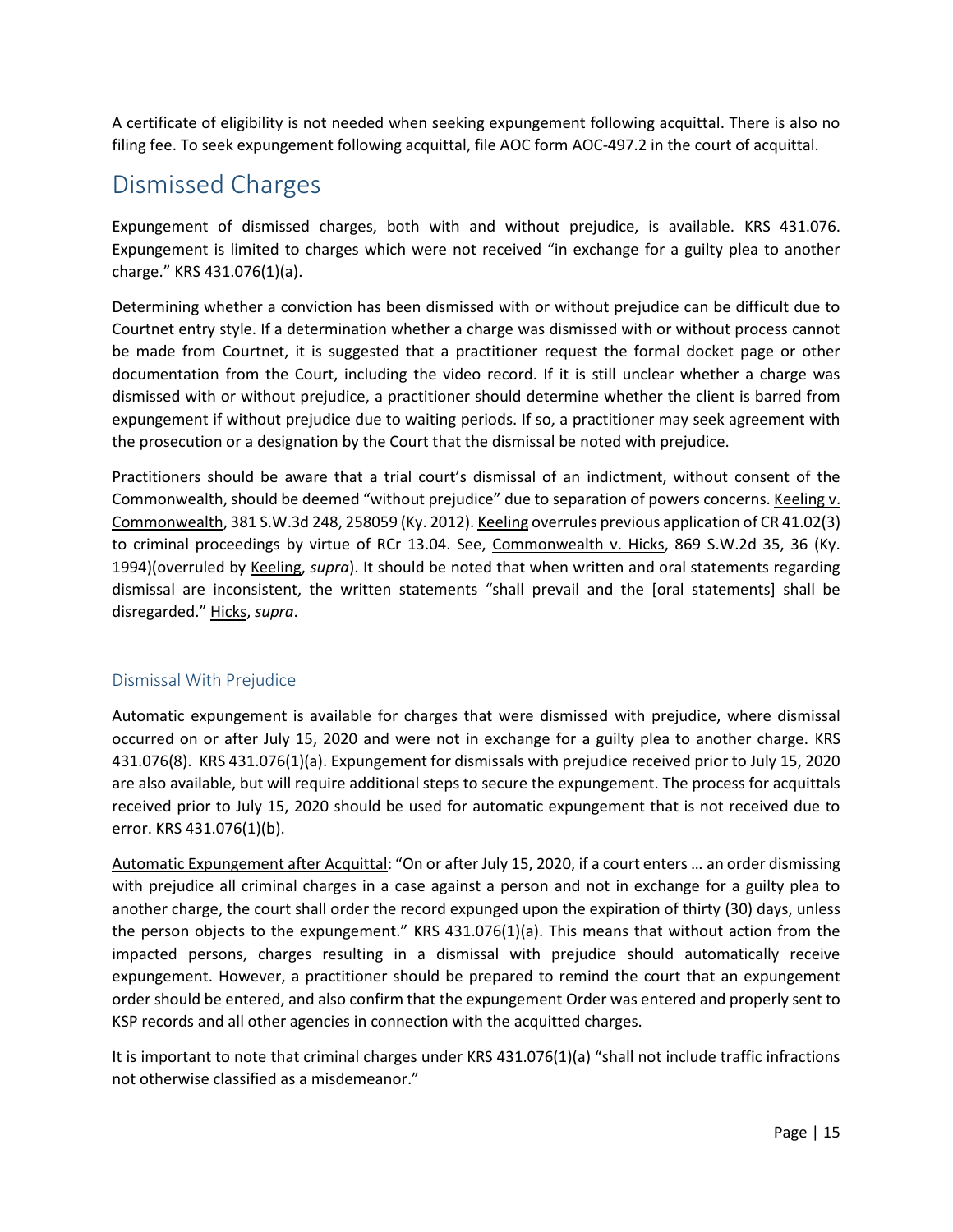#### Request for Expungement after Acquittal:

Expungement following a dismissal with prejudice is available to all persons, regardless of dismissal date. "A person … against whom charges have been dismissed and not in exchange for a guilty plea to another charge, and whose records have not been expunged pursuant to paragraph (a) of this subsection, may petition the court in which the disposition of the charges was made to expunge all charges" KRS 431.076(1)(b). An expungement after acquittal shall not be filed prior to 60-days after acquittal. KRS 431.076(2)(a).

This portion of the statute should be used: 1) for dismissal with prejudice prior to July 15, 2020; and 2) dismissal with prejudice after July 15, 2020 where automatic expungement did not occur. Because this is a relatively new area of the law, practitioners should be diligent in confirming that expungement was properly processed by the Court and seek expungement where automatic legal operations did not occur. However, automatic expungement is the responsibility of the Court, pursuant to statute, and therefore should be referenced in any filing for expungement.

A certificate of eligibility is not needed when seeking expungement following acquittal. There is also no filing fee. To seek expungement following acquittal, file AOC form AOC-497.2 in the court of acquittal. If the Court finds that the petition is properly brought, "the court shall grant the petition and order the expunging of records." KRS 431.076(3)(a).

### <span id="page-16-0"></span>Dismissal Without Prejudice

Expungement following a dismissal without prejudice is available to all persons, regardless of dismissal without prejudice date. KRS 431.076(1)(b); KRS 431.076(8). However, a waiting-period will apply to any dismissal without prejudice. The following waiting periods apply:

- 1. Felony charges dismissed without prejudice are eligible for expungement 3-years following "the date of the order of dismissal without prejudice." KRS 431.076(2)(c)(1).
- 2. Misdemeanor charges dismissed without prejudice are eligible for expungement 1-year following "the date of the order of dismissal without prejudice." KRS  $431.076(2)(c)(2)$

A certificate of eligibility is not needed when seeking expungement following acquittal. There is also no filing fee. To seek expungement following acquittal, file AOC form AOC-497.2 in the court where charges were dismissed without prejudice. "If the court finds the petition under (1)(b) of this section is properly brought, the court shall grant the petition and order the expunging of records." KRS 431.076(3)(a).

### <span id="page-16-1"></span>Failure to Indict

Failure to indict occurs when a person is charged in District Court with a felony, and the case is then referred to the Grand Jury for indictment. Due to constraints of RCr 5.22 where a person shall be released from custody and bond conditions if not indicted within 60-days, cases are often resolved within that timeframe. In cases where an indictment is not received and information has not been filed by the Commonwealth's attorney (also known as "direct indictment") within 6-months, the impacted person is eligible for expungement of the pending charges. Practitionersshould be aware that this does not prevent future indictment, but does remove the charge from the record of the impacted person.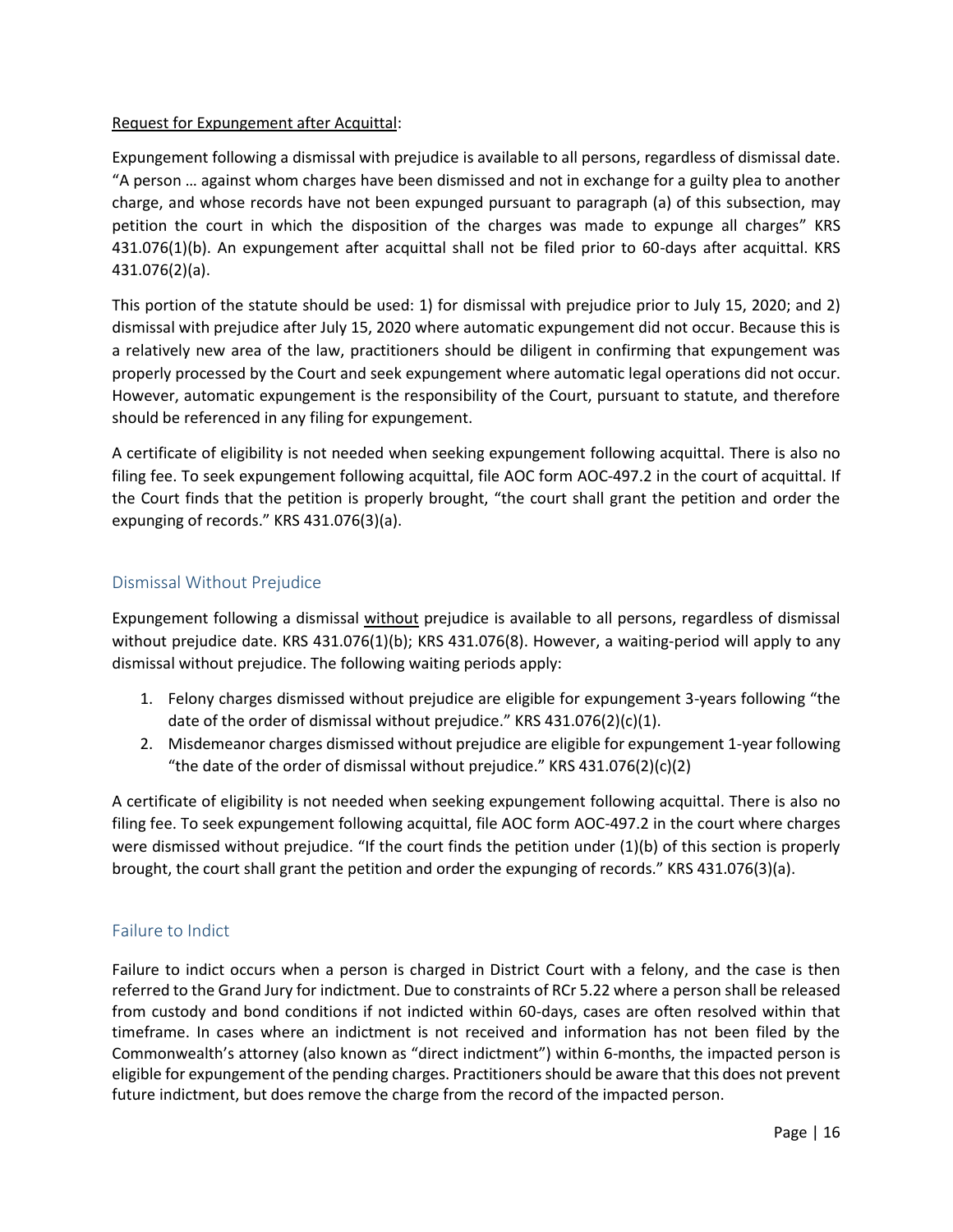KRS 431.076(1)(c) A person against whom felony charges originally filed in the District Court have not resulted in an indictment by the grand jury or in an information filed by the Commonwealth's attorney may petition the District Court in which the charges were filed to dismiss and expunge all charges for which an indictment or information has not issued. An expungement petition shall not be filed sooner than 6-months "following the date of the District Court decision to hold the matter to the grand jury". KRS 431.076(2)(b).

A certificate of eligibility is not needed when seeking expungement following failure to indict. There is also no filing fee. To seek expungement following acquittal, file AOC form AOC-497.2 in the court where there was no indictment for 6-months.The petition "shall be served upon the office of the county and Commonwealth's attorneys that prosecuted the case." KRS 431.076(3)(b). The prosecuting agency then has 90-days to file a response. KRS 431.076(3)(b)(2). If a response is not filed in 90-days, the court "shall dismiss the charges without prejudice and order the expunging of records" KRS 431.076(3)(b)(3). If a response is filed, "ninety (90) days after the date the response if filed, if an indictment has not been issued, the court shall dismiss without prejudice the charges for which an indictment has not issued and order the expunging of the records." KRS 431.076(3)(b)(4).

# <span id="page-17-0"></span>Agencies and Entities to Expunge Records

For expungement to be an effective tool for clients, we must ensure that all agencies retaining records related to our clients must be notified. Further, each entity must provide proof that records have been indeed expunged. A client will be deeply impacted if they report they have not been charged or convicted of an offense, and evidence of the charge is later discovered. The practitioner must work diligently to ensure that expungement is accomplished.

Practitioners should be aware that inspection of records is available after expungement but "only upon petition by the person who is the subject of the records and only to those persons named in the petition." KRS 431.076(7). This portion of the statute is essential because often the Records of the Kentucky State Police are not properly notified of expungement. Without ability to access these records after expungement could result in a disastrous result where expungement has been granted but a petitioner cannot prove expungement due to lack of access to necessary court records. This also highlights the need for practitioners to ensure that expungement orders notice all parties retaining records of conviction, including the Kentucky State Police, Records Division.

## <span id="page-17-1"></span>Lower Court and Law Enforcement

"An order of expungement pursuant to this section shall expunge all criminal records in the custody of the court and any criminal records in the custody of any other agency or official, including law enforcement records…" KRS 431.076(4). "Every agency, with records relating to the arrest, charge, or other matters arising out of the arrest or charge, that is ordered to expunge records, shall certify to the court within sixty (60) days of the entry of the expungement order, that the required expunging action has been completed. All orders enforcing the expungement procedure shall also be expunged." KRS 431.076(4).

It is important that practitioners research and be aware of all agencies involved in the charging of their client. This may include entities such as city or local police, probation and parole, pretrial services, the local or other regional jail. Be sure that each entity is included in the Order for expungement. Indeed, "[t]he court and other agencies shall reply to any inquiry that no record exists on the matter. The person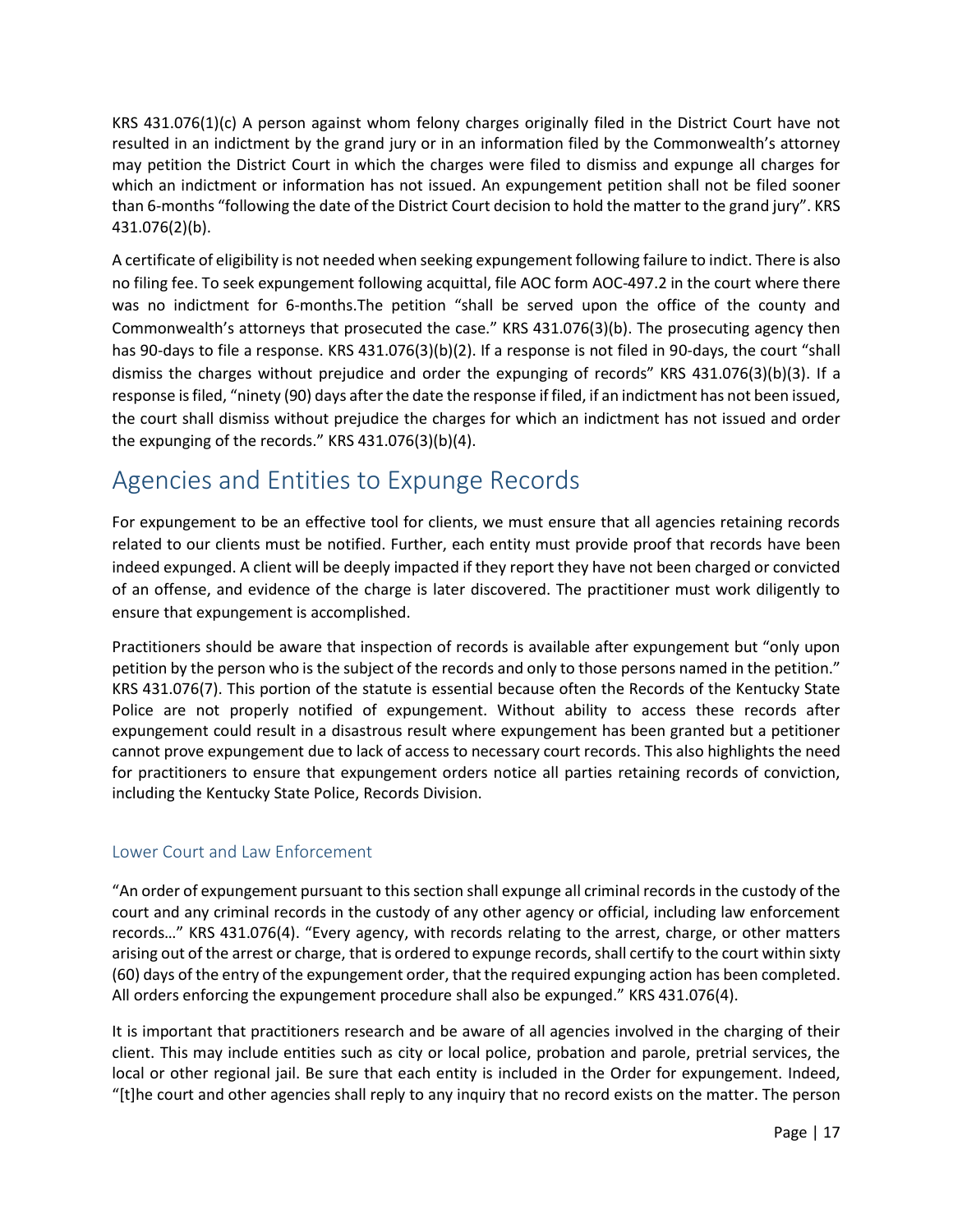whose record is expunged shall not have to disclose the fact of the record or any matter relating thereto on an application for employment, credit, or other type of application." KRS 431.076(6).

The only exception is that "no order no order of expungement pursuant to this section shall expunge records in the custody of the Department for Community Based Services." KRS 431.076(4). The Department for Community Based Services is most commonly known as the Cabinet for Health and Family Services.

### <span id="page-18-0"></span>The Appellate Courts

Expungement of appellate records is also essential for a client to truly receive a fresh start. If a potential service provider, employer, or community member can simply search appellate court records and find evidence of a prior charge, the client may be greatly impacted. The statute allows for expungement of appellate court records for dismissed charges. This will not impact failure to indict as appellate action would not be appropriate on the pending charge.

#### Misdemeanor Expungement

"If an expungement is ordered under subsection (1)(a) or (b) of this section, an appellate court which issued an opinion in the case shall order the appellate case file to be sealed and also direct that the version of the appellate opinion published on the court's Web site be modified to avoid use of the defendant's name in the case title and body of the opinion." KRS 431.076(5)(a).

#### Felony Expungement

Expungement does not, however, "nullify any findings of fact or conclusion of law made by the trial court or any appellate court." KRS 431.073(8). Expungement also "shall not constitute a finding of innocence regarding the conviction." KRS 431.073(8). Remember, the expungement process makes it as though the conviction never occurred, which is different than innocence, but still a distinction that we must remind those that we assist.

# <span id="page-18-1"></span>Fees Associated with Expungement

# <span id="page-18-2"></span>Misdemeanor Expungement Fees

The filing fee for a misdemeanor expungement is \$100. KRS 431.078(7).The first \$50 is non-refundable. KRS 431.078(7). If expungement is not granted, the petitioner can be reimbursed of the remaining \$50 of the fee.

# <span id="page-18-3"></span>Felony Expungement Fees

The total fee for felony expungement is \$300. KRS 431.073(10); KRS 431.073(11). The filing fee that must accompany the petition for expungement and certificate of eligibility is \$50. KRS 431.078(10). An additional \$250 is due "[u]pon issuance of an order vacating and expunging a conviction." The expungement will not be final until full payment is received. KRS 431.073(5).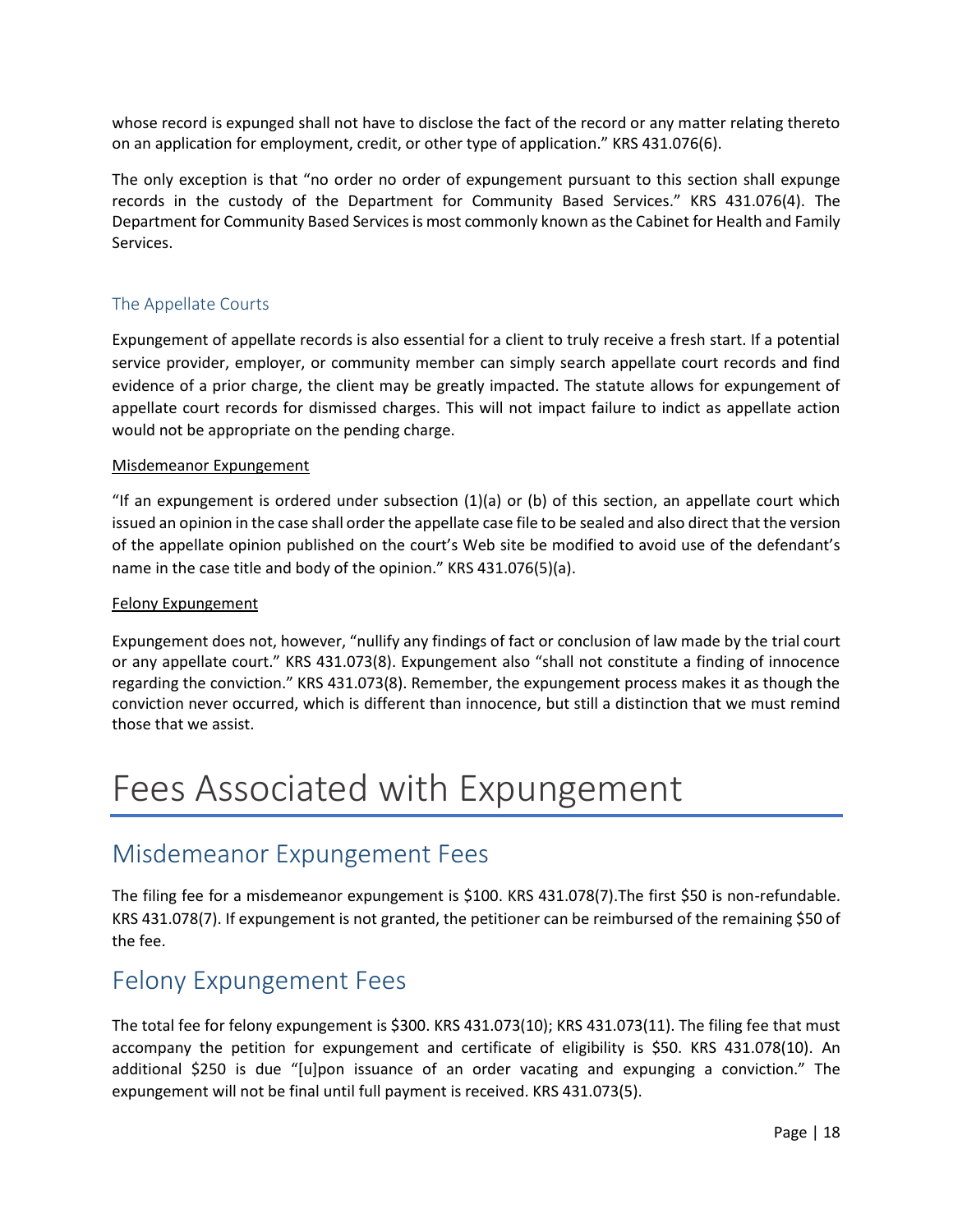Payment plans are available to those unable to immediately pay \$250. KRS 431.073(11); KRS 543.020. If an installment payment plan is selected, the court must give the impacted person at least 18-months to pay, from the date of the order. KRS 431.073(11)(a). The Court must also provide information on total amount due, payment frequency, and due date for all payment. KRS 431.073(11)(b). The notice should also state that "expungement cannot be completed until full payment is received" and if that payment cannot be made in fall the petitioner "shall appear on the date to show good cause" as to why payment has not been made. KRS 431.073(11)(b). It is very important to remember that "no applicant shall be ordered to jail for failure to complete an installment plan" when related to a petition for expungement. KRS 431.073(11)(b).

# <span id="page-19-0"></span>Acquittal, Dismissal & Failure to Indict Fees

There is no fee for expungement associated with acquittal, dismissal, and failure to indict. KRS 431.076. A Certificate of Eligibility is not required. The only required action is to file the appropriate AOC form (AOC-497.2) in the court of acquittal or dismissal without prejudice.

Automatic expungement of acquittals and dismissals with prejudice which take place on or after July 15, 2020, should occur without any action or payment of any fee or fine by the impacted person. KRS 431.076(1)(a). For acquittals and dismissals without prejudice prior to July 15, 2020, or if automatic expungement does not occur, the impacted person may file for expungement after 60-days. KRS 431.076(2)(a). For dismissals without prejudice of a misdemeanor the application can be made after 1 year, no filing fee is required. KRS 431.076(2)(c)(2). For dismissals without prejudice for a felony, the application can be made after 3-years, no filing fee is required. KRS 431.076(2)(c)(1). For failure to indict, the application can be made after 6-months, no filing fee is required. KRS 431.076(2)(b).

# <span id="page-19-1"></span>Waiver of Fees for Indigent Persons

The statute does not specifically state whether the fee is waivable. Practitioners working on behalf of indigent clients should seek waiver of fees with a motion to proceed *in forma pauperis*. *See* KRS 453.190 ("A court shall allow a poor person residing in this state to file or defend any action or appeal therein without paying costs."); *[Spees](https://1.next.westlaw.com/Link/Document/FullText?findType=Y&serNum=2017943923&pubNum=0004644&originatingDoc=Id9c79de0ec4411e9aa89c18bc663273c&refType=RP&fi=co_pp_sp_4644_450&originationContext=document&transitionType=DocumentItem&contextData=(sc.Search)#co_pp_sp_4644_450) v. Kentucky Legal Aid*, 274 S.W.3d 447, 450 (Ky. 2009).

Practitioners should further be aware of Jones v. Commonwealth, No. 2019-CA-000172-MR, 2019 WL 5089922 (Ky. Ct. App. Oct. 11, 2019). Jones is not final and attorneys are currently seeking discretionary review by the Kentucky Supreme Court. In Jones, the Kentucky Court of Appeals held that the statute permitting individuals qualifying as "poor persons" to file or defend actions in state court without paying costs did not apply to expungement. Id. Keep your eye on this case as it may significantly impact access to expungement by indigent persons.

The fee associated with the Certificate of Eligibility, which is issued by the Kentucky State Police, Records Division, cannot be waived under any circumstance.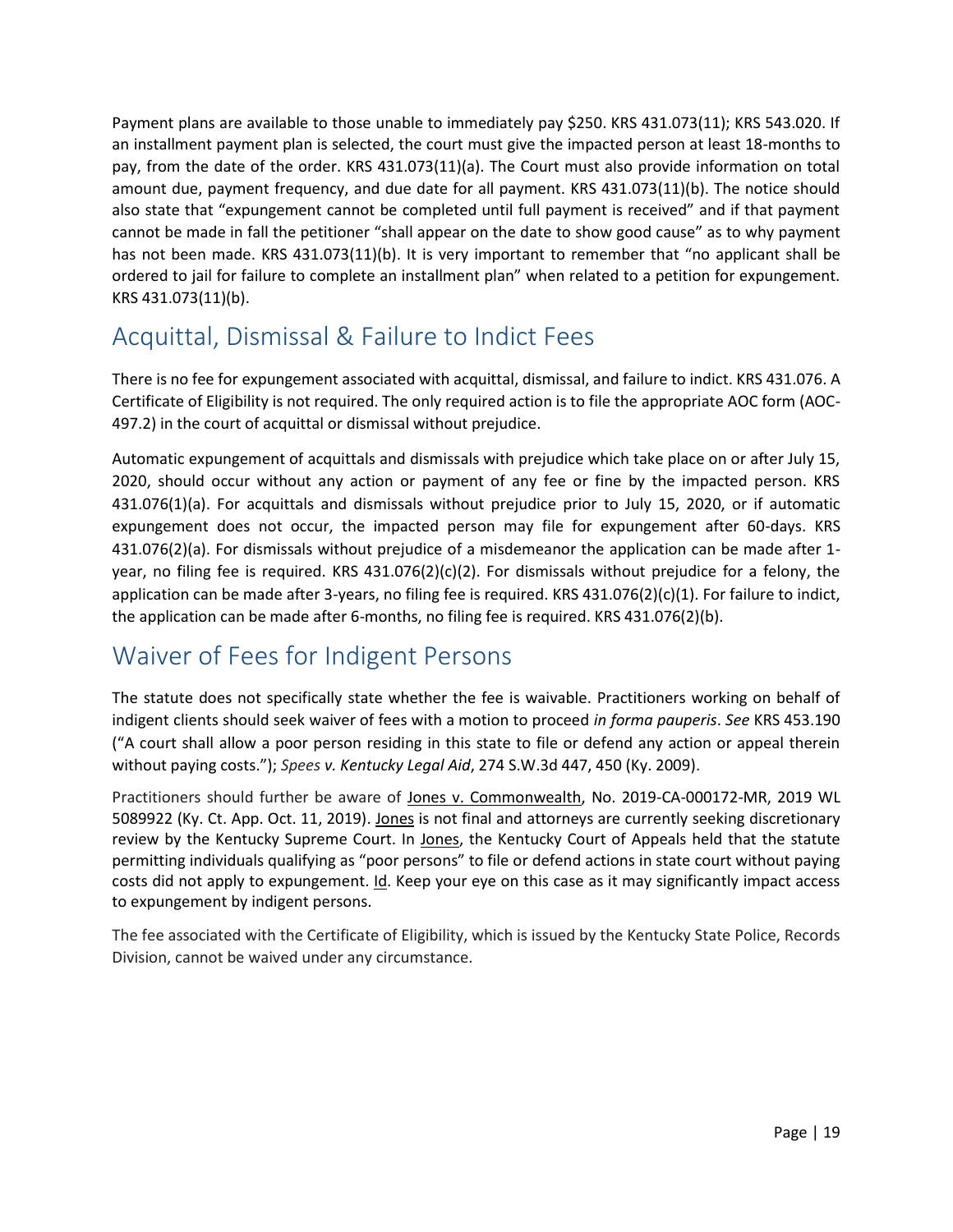# <span id="page-20-0"></span>The Expungement Process

# <span id="page-20-1"></span>Certificate of Eligibility

Any person seeking expungement of a conviction must first request a Certificate of Eligibility.

A certificate of eligibility can be requested online. Instructions can be found at:

- [https://kycourts.gov/Expungement/Pages/process.aspx.](https://kycourts.gov/Expungement/Pages/process.aspx) The steps for requesting online:
	- 1. Register at the registration site (requires an email) at the [registration site](https://kcoj.kycourts.net/RecordRequest)
	- 2. Complete the [online request form](https://kcoj.kycourts.net/RecordRequest)
	- 3. Submit a \$40 payment (American Express, Discover, MasterCard, Visa, or debit card)
	- 4. Check your email for notifications when the certification packet is available online
	- 5. Log on to th[e registration site](https://kcoj.kycourts.net/RecordRequest) to download the certification packet
	- 6. File the certification documents and proper expungement petition with the Office of Circuit Court Clerk in the county where the original charge was filed.

A certificate of eligibility can also be requested by mail.

- 1. Download the [Expungement Certification Request Form](https://kycourts.gov/resources/legalforms/LegalForms/RU009.pdf)
- 2. Complete the form
- 3. Provide the \$40 payment by check or money order made payable to the Kentucky State Treasurer
- 4. Mail the completed form and payment to: Records Unit, Administrative Office of the Courts, 2002 Vandalay Drive, Frankfort, KY 40601
- 5. You will receive your certification packet by U.S. mail at the address you provided.

The Kentucky State Police, Records Division, who processes the Certificate of Eligibility recommends using the online processing portal over mail. If a Certificate of Eligibility is lost in the mail, another \$40 will have to be paid for a second Certificate of Eligibility. When using the online portal, be sure to check your email regularly as the Certificate of Eligibility is only valid for 30-days.

# <span id="page-20-2"></span>Needed Administrative Office of the Courts (AOC) Forms

For a conviction, once you have received your Certificate of Eligibility, you have 30-days to file your petition for expungement, filing fee, and proper AOC form. For dismissals, acquittals and failure to indict, you must use the proper AOC form, but a certificate of eligibility is not required.

- Felony expungement and Pardon Expungement: [AOC-496.3](https://kycourts.gov/resources/legalforms/LegalForms/4963.pdf)
- Misdemeanor and Violation Expungement: [AOC-496.2](https://kycourts.gov/resources/legalforms/LegalForms/4962.pdf)
- Acquittal, Dismissal and Failure to Indict Expungement: [AOC-497.2](https://kycourts.gov/resources/legalforms/LegalForms/4972.pdf)

The form asks where the expungement request should be sent, upon a successful petition for expungement. Be exhaustive in the provided list and provide:

• Kentucky State Police, Records Division **(ALWAYS INCLUDE)**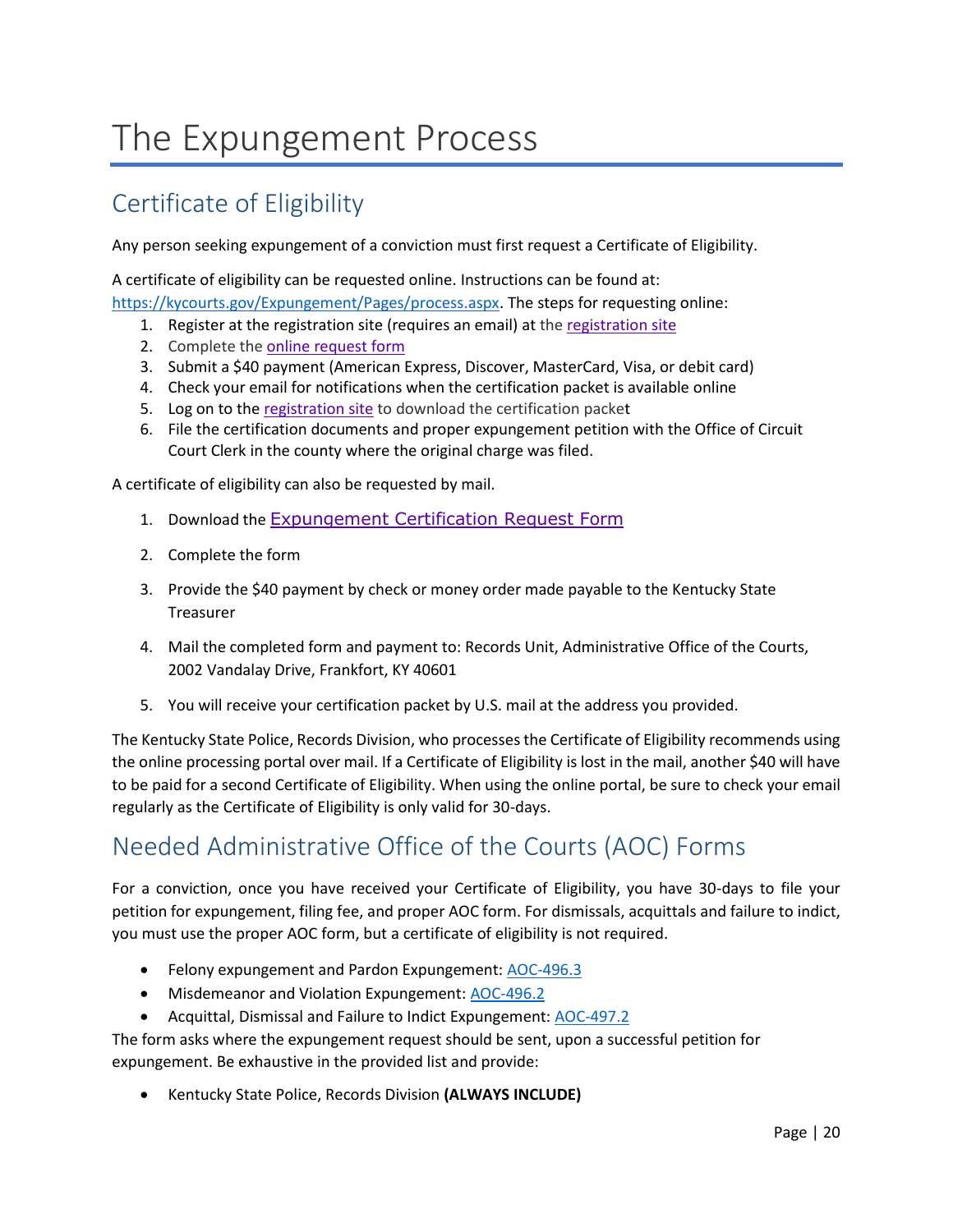- Administrative Office of the Courts [1001 Vandalay Dr, Frankfort, KY, 40601] **(ALWAYS INCLUDE)**
- City Police
- County Police
- Sheriff's Department
- Pretrial Services
- Kentucky Alternative Programs
- All federal Databases, including the Dept. of Homeland Security & Immigration (ICE) [500 12th St SW, Washington, DC, 20024]
- FBI database a.k.a NCIC [12401 Sycamore Station Place, Louisville, KY, 40299]
- Courtnet
- County Detention Center/Jail
- Cabinet for Health and Family Services [275 East Main St, Frankfort, KY, 40601]
- KY educational database [KY Department of Education, 300 Sower Blvd 5th Floor, Frankfort, KY, 40601]
- County or local Expungement & Information Processing Dept. (EIP)
- Department of Public Advocacy [5 Mill Creek Park, Frankfort, KY 40601]
- Any other agency which may hold records related to the arrest and/or conviction

# <span id="page-21-0"></span>Filing the Petition for Expungement

The petition for expungement must be filed in the county and court of conviction, acquittal, dismissal, or failure to indict. For expungement of a conviction, file the Certificate of Eligibility, with the proper AOC form, and the filing fee within 30-days of the issuance date of the Certificate of Eligibility. For a dismissal, acquittal, or failure to indict, simply file the appropriate AOC form.

# <span id="page-21-1"></span>A Hearing on Petition for Expungement

### <span id="page-21-2"></span>Misdemeanors

Upon the filing of a petition, the Court shall set a date for a hearing, no sooner than 30-days after the filing of the petition for a misdemeanor expungement. KRS 431.078(3). Parties that shall be notified are the County Attorney, "the victim of the crime," and "any other persons whom the person filing the petition has reason to believe may have relevant information related to the expungement of the record." KRS 431.078(3). Please note that "inability to locate the victim shall not delay the proceedings … or preclude the holding of a hearing." KRS 431.078(3). At the conclusion of the hearing, if all requirements for misdemeanor expungement are met, the Court *may* order expungement. KRS 431.078(5).

In practice, it appears that a hearing may be waived if all parties agree to expungement without a hearing.

### <span id="page-21-3"></span>Felonies

#### Enumerated Class-D Felony Expungement (and "series" arising from a "single incident"):

"Upon payment of the filing fee and filing of the application, the Circuit Court Clerk shall serve a notice of filing" upon the Commonwealth's attorney that prosecuted the case. KRS 431.073(2)(b). The prosecutor then has 60-days to respond, or longer if good cause is shown. KRS 431.073(2)(b). Even if an extension is granted for the Commonwealth's response, a hearing "shall occur no later than one hundred twenty (120)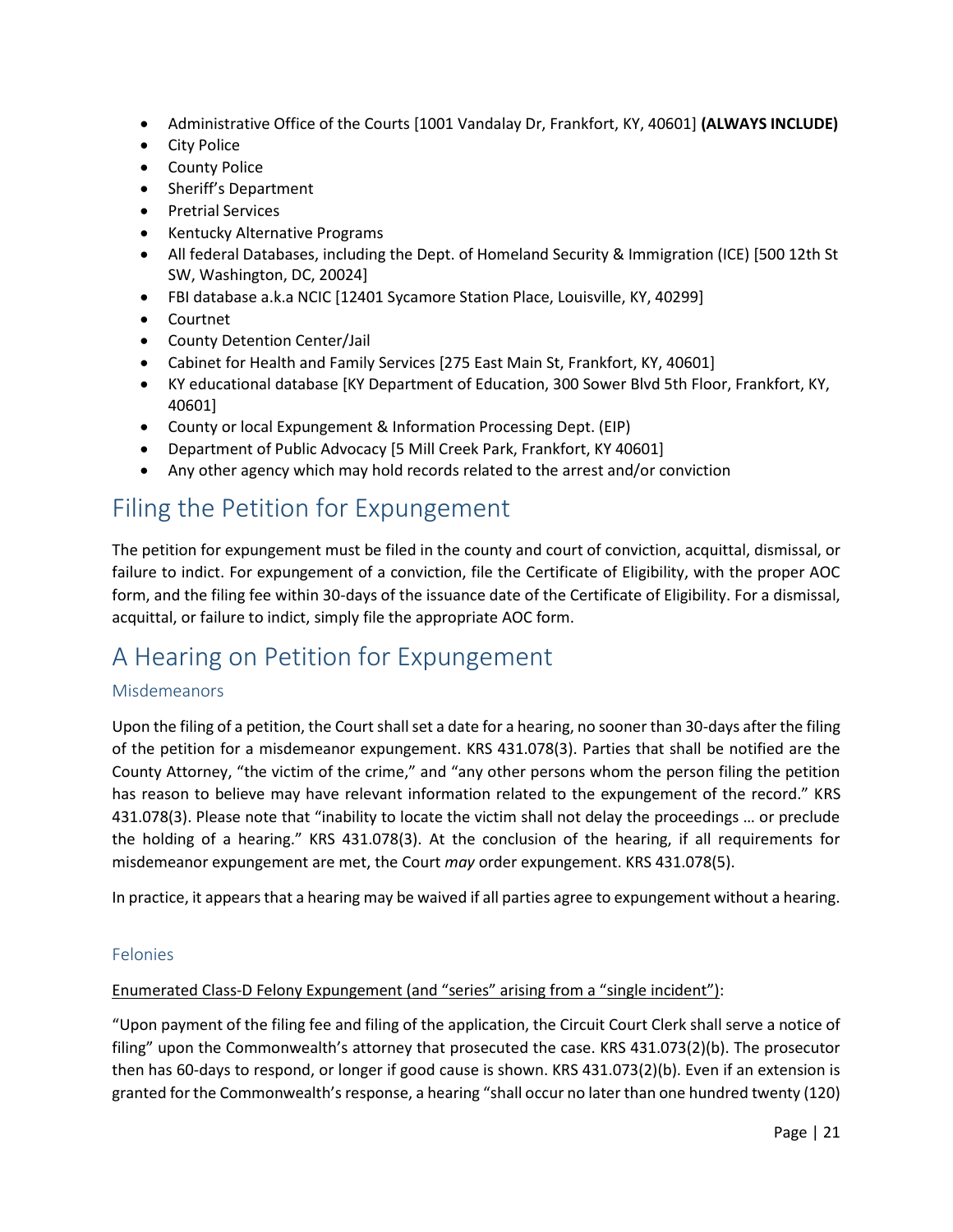days following the filing of the application. KRS 431.073(2)(b). A hearing cannot be held prior to the Commonwealth's filing of a response or 120-days, whichever occurs later. KRS 431.073(3). However, a hearing is not mandatory. "If one hundred twenty (120) days have elapsed since the filing of the application and no response has been received from the victim or the office of the Commonwealth's attorney … the court may without a hearing, vacate the judgment. KRS 431.073(6). If a hearing is set, the Clerk shall notify the Commonwealth of the hearing and the Commonwealth shall notify the "victim of the crime, if there is an identified victim." KRS 431.073(3).

Practitioners should be aware that the Commonwealth has the ability to "object that the application is grossly incomplete." KRS 431.073(2)(c). If the prosecutor objects in this manner, "the court shall order the person or agency originating the application to supplement the application." KRS 431.073(2)(c). The language of the statute is concerning because it does not seem to require the Commonwealth to state the grounds for objecting on the ground that an application is "grossly incomplete" yet required the Court to return the petition for additional information. If this occurs, attempt to learn the reasoning for the objection so the petitioner is not delayed for significant periods of time.

#### All Class-D Felony Expungement (and series of Class-D Felonies):

"Upon payment of the filing fee and filing of the application, the Circuit Court Clerk shall serve a notice of filing" upon the Commonwealth's attorney that prosecuted the case. KRS 431.073(2)(b). "The prosecutor shall specify in the objection the reasons for believing a denial of the application is justified." KRS 431.073(4)(a). A hearing "shall occur no later than one hundred twenty (120) days following the filing of the application. KRS 431.073(2)(b). This means that a hearing must be held on an application for expungement pursuant to KRS 341.073(1)(d).

At the required hearing, both the petitioner and the "victim" have a right to testify and additional evidence can be heard by the Court. KRS 431.073(4)(b). The Court must then determine if "circumstances warrant vacation and expungement," and that harm to the person seeking expungement "clearly outweighs the public interest in the criminal history record information being publically available." KRS 431.073(4)(c).

### <span id="page-22-0"></span>Dismissal, Acquittal, & Failure to Indict

A hearing is not required and should not be held on a properly filed petition for expungement on dismissal or acquittal. KRS 431.076(3)(a). The Court is mandated by statute to "grant the petition and order the expunging of records" where a petition is "properly brought." KRS 431.076(3)(a).

For petitions for expungement related to failure to indict, a hearing will not be held. However, "the petition shall be served upon" the County or Commonwealth's attorney. KRS 431.076(3)b). The prosecution response shall be filed within 90-days of the filing of the petition for expungement. KRS 431.076(3)(b)(2). If a response is not filed in 90-days, the Court "shall dismiss the charges without prejudice and order the expunging of records." KRS 431.076(3)(b)(3). If a response is filed, 90-days after the date the response is filed, if an indictment has not been issued, the Court "shall dismiss without prejudice" and issue the order expunging. KRS 431.076(3)(b)(3).